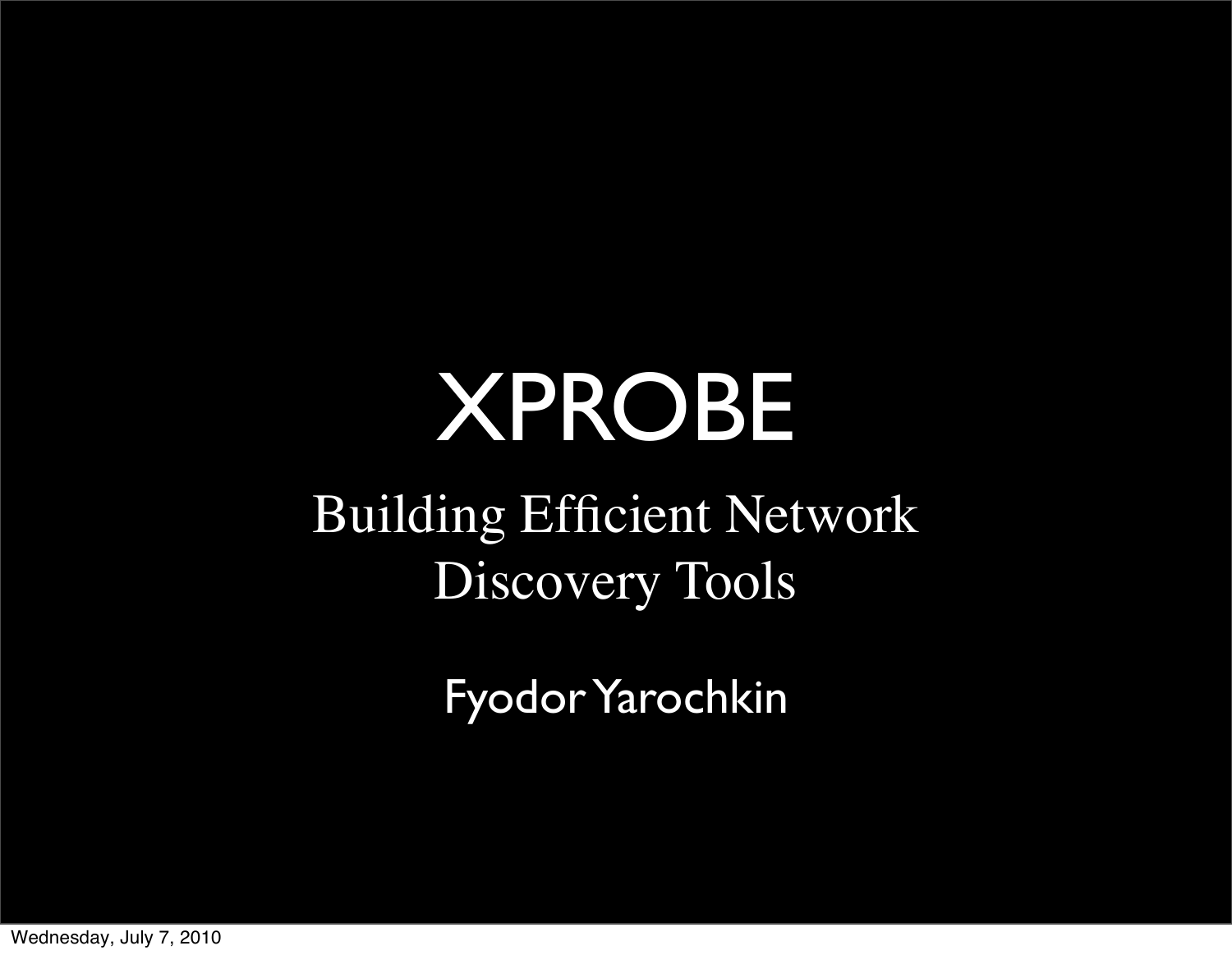### **Outline**

- **•** Introduction
- Some motivating stories: real-life attacks
- **Efficient network mapping with "Lazy Scan"** mode
- Layer 7 extensions
- **Scripting Extensions**
- Data Mining and Experimental Data sharing network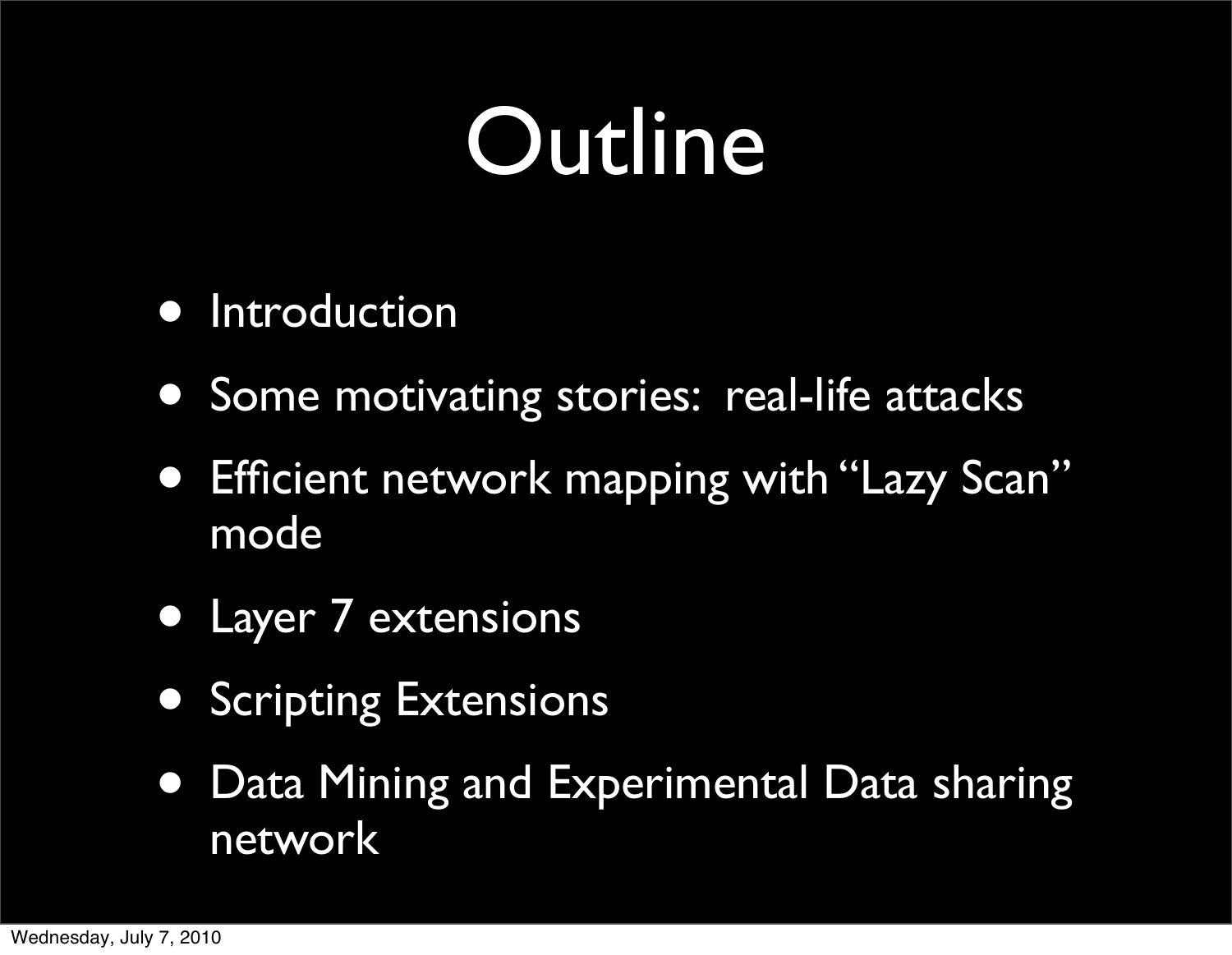### Introducing presenter

• Fyodor.Y



- Interests:
	- Intelligence collection/analysis
	- Network discovery and network protocols
	- AI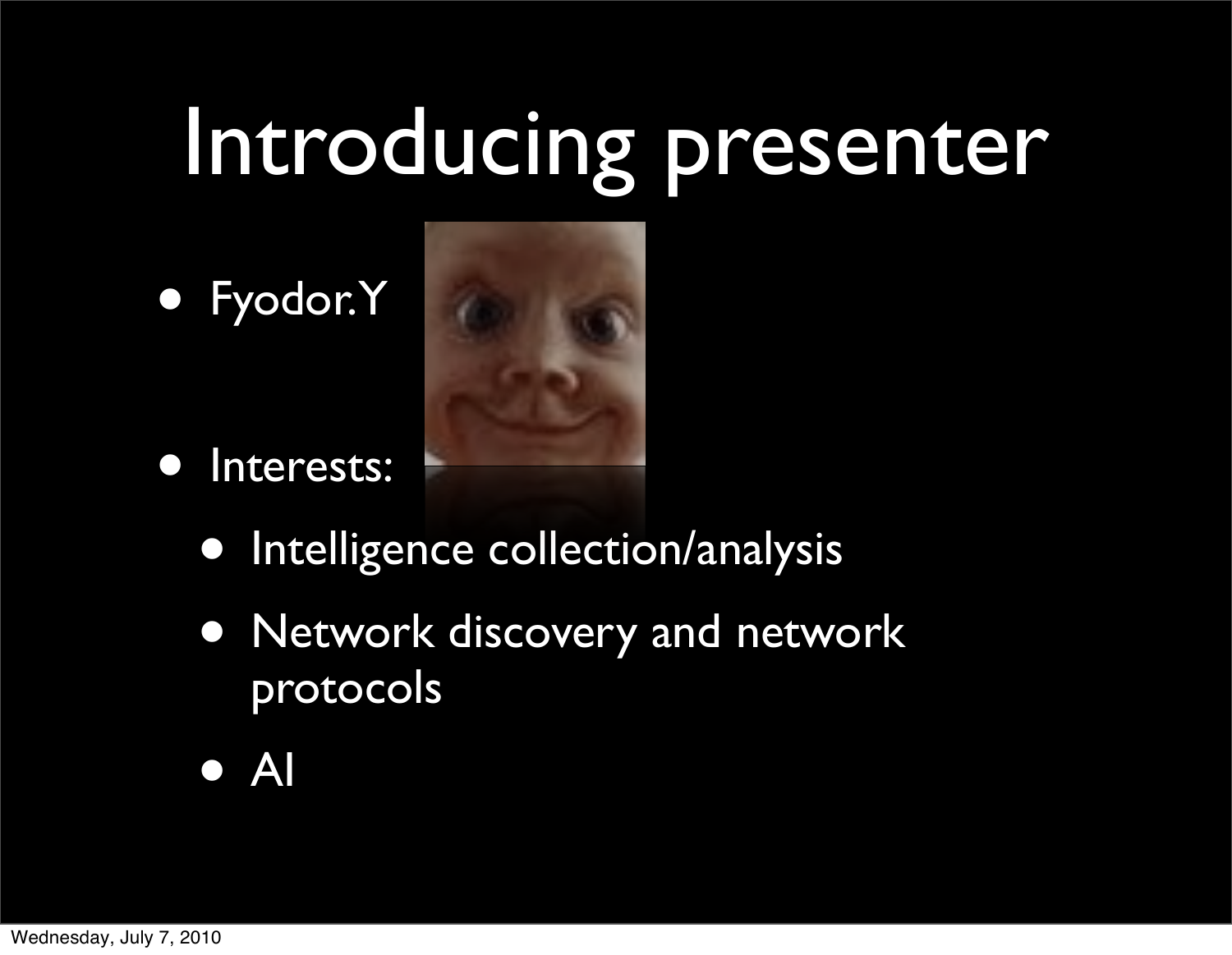### Attack Trends

Wednesday, July 7, 2010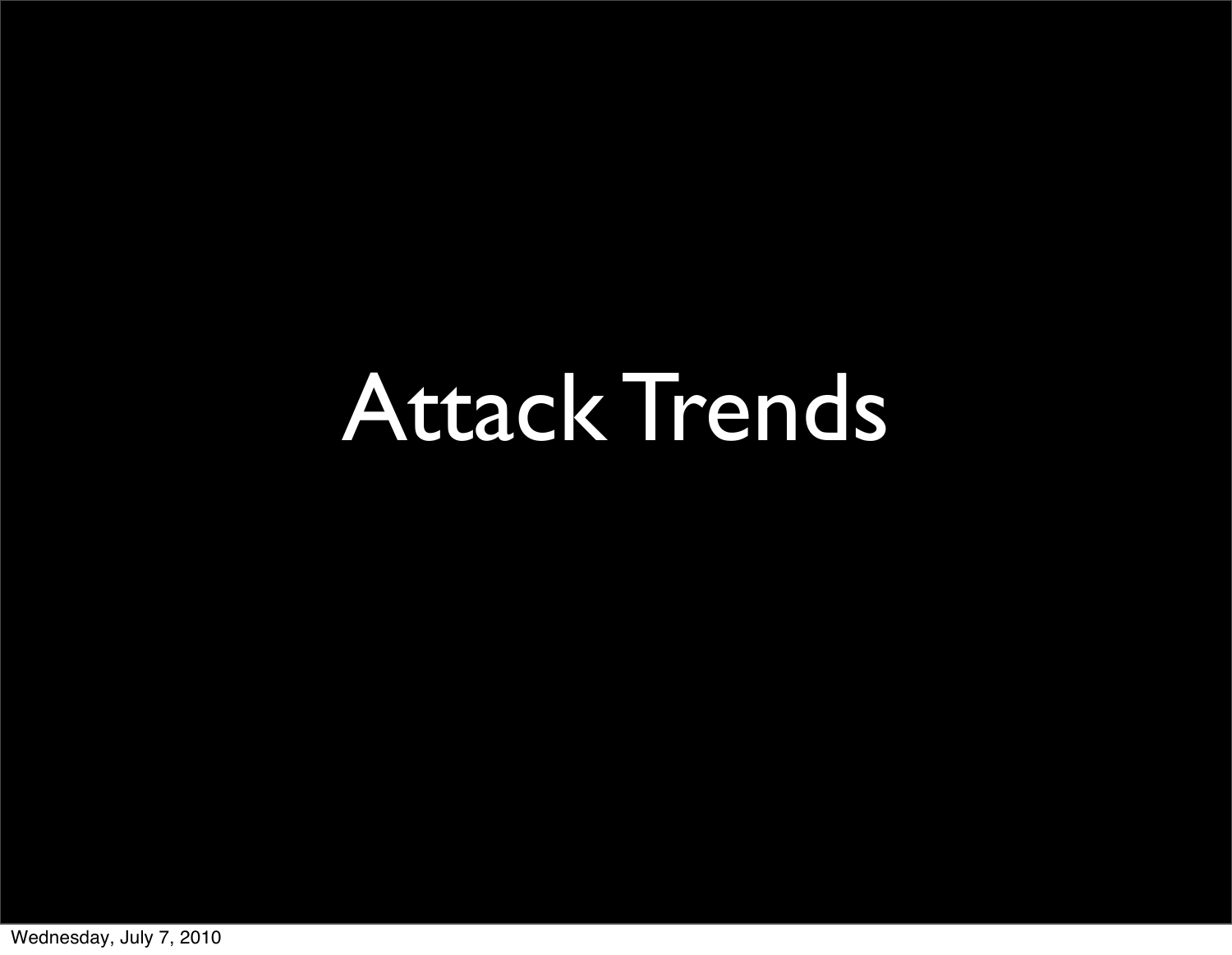### China vs. Taiwan

briefs of cyber "wars"

Wednesday, July 7, 2010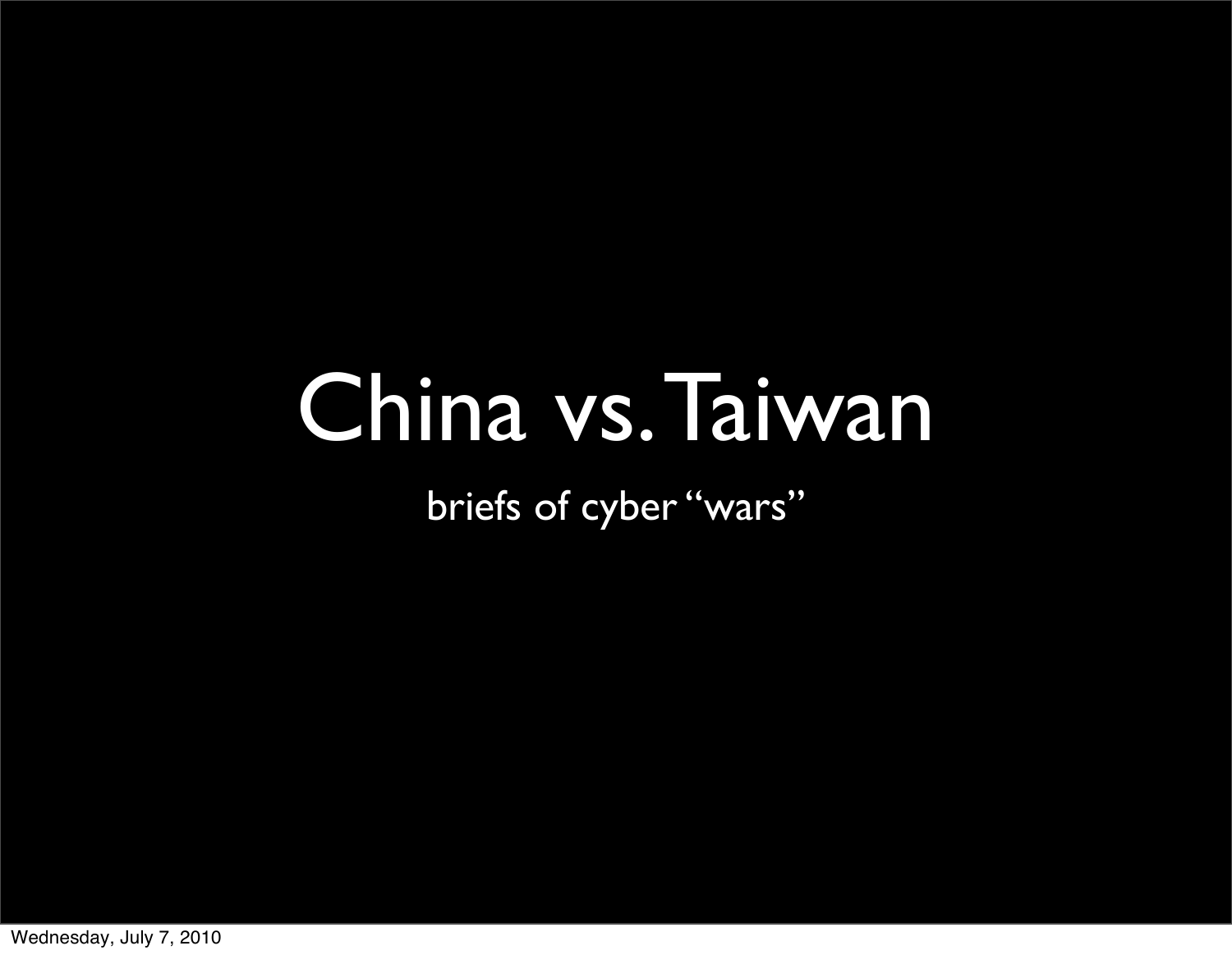

# Mystic redirects (2009/03/05)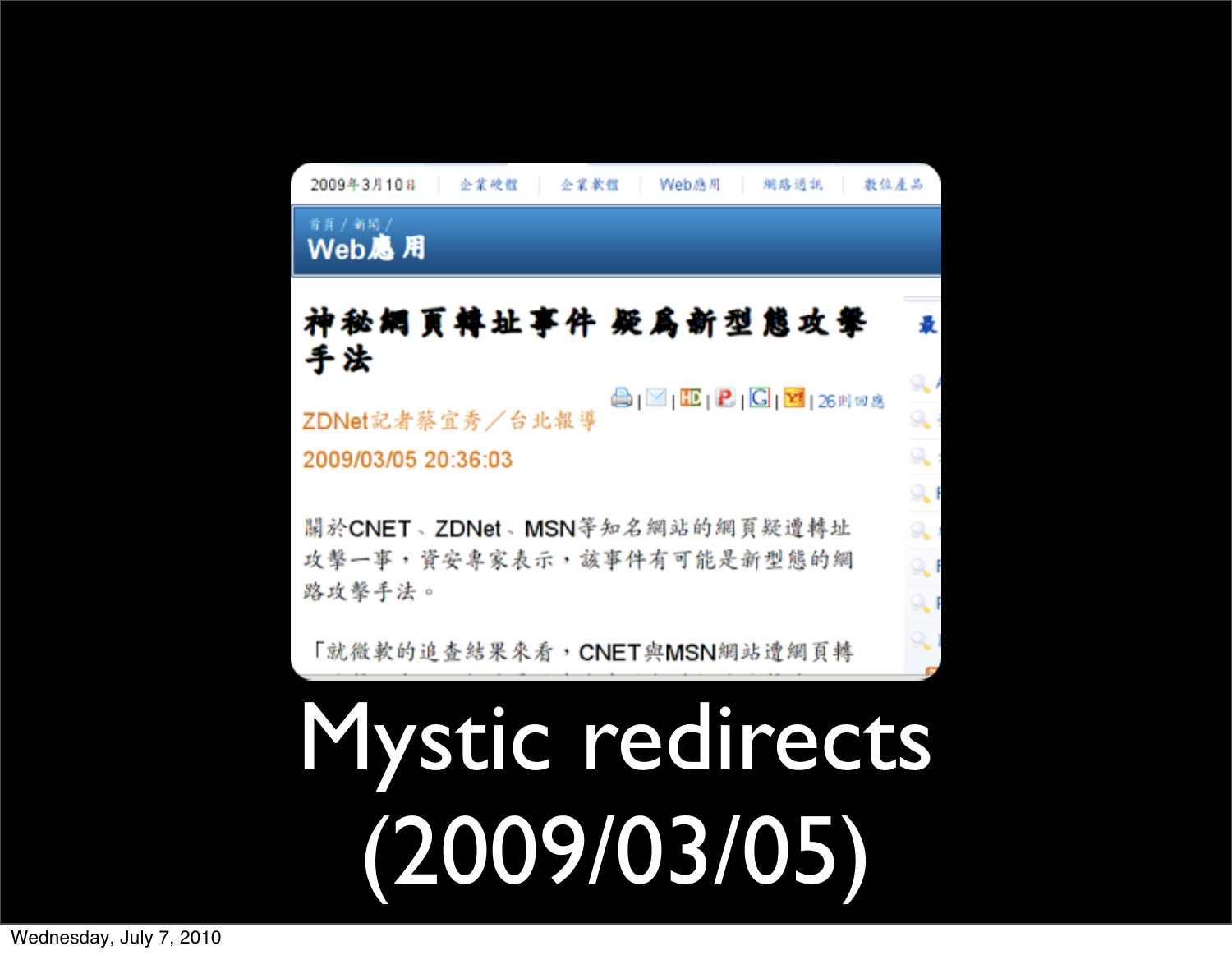#### Attack observations

• Large number of users were redirected to malware-infected servers, while trying to visit legimate web sites hosted outside of Taiwan island (i.e. zdnet, msn.com, etc)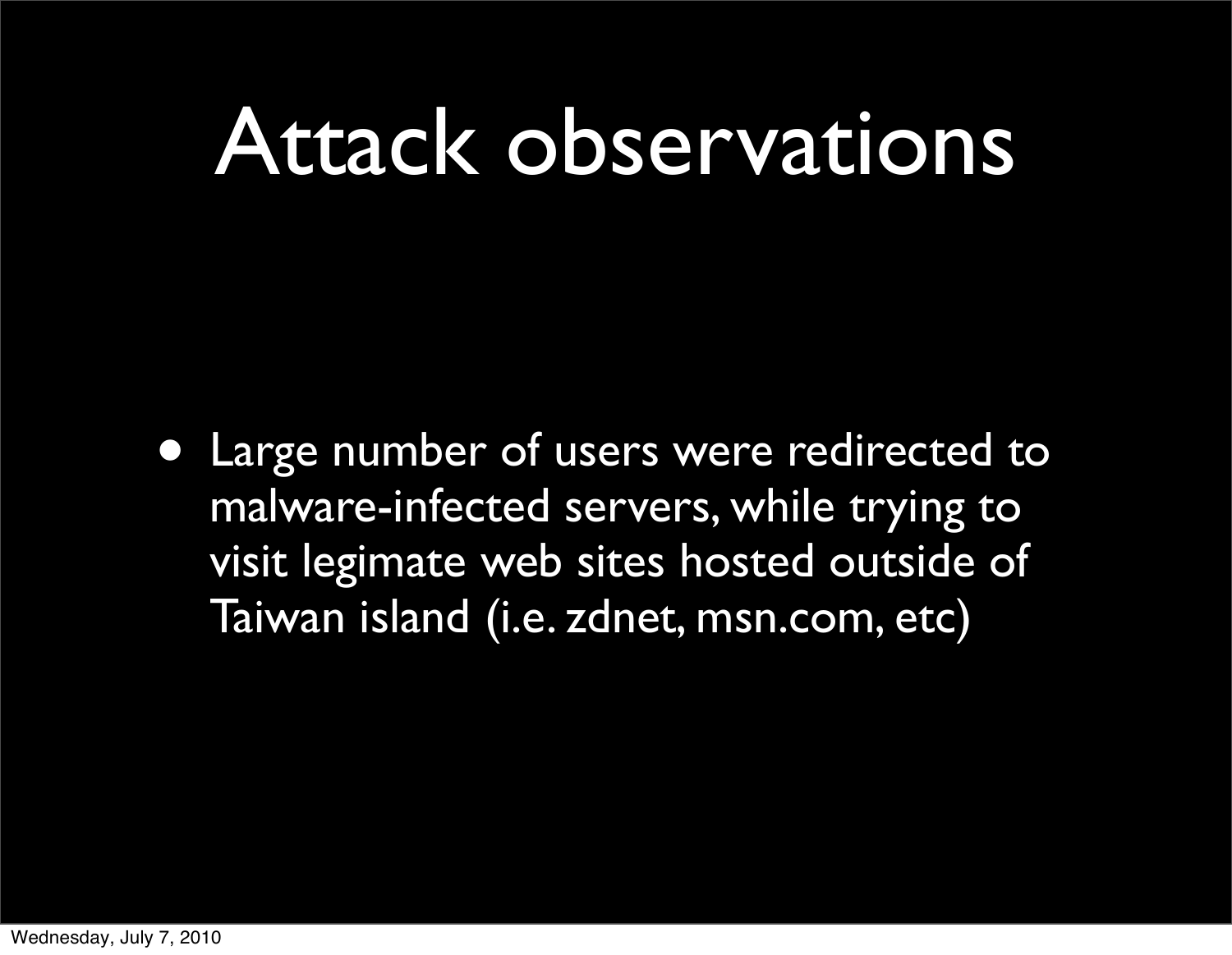### Traces

| Eile Edit View Go Capture Analyze Statistics Help                                                                                                                                   | File Edit View Go Capture Analyze Statistics Help |                                                                                                                                   |                              |                                                                                                              |                    |                                                                                                                       |  |  |
|-------------------------------------------------------------------------------------------------------------------------------------------------------------------------------------|---------------------------------------------------|-----------------------------------------------------------------------------------------------------------------------------------|------------------------------|--------------------------------------------------------------------------------------------------------------|--------------------|-----------------------------------------------------------------------------------------------------------------------|--|--|
| <b>RXC &amp; Q &amp; \$ Q 7 J</b>                                                                                                                                                   |                                                   |                                                                                                                                   |                              |                                                                                                              |                    | <b>因义忠昌 ( タキの不</b>                                                                                                    |  |  |
| V Eiter: (Lp. addr. eq. 202. 176. 217. 17 and Lp. addr. eq. 172. 16. 18. 65) and (1 = 4 = Expression  18)                                                                           |                                                   |                                                                                                                                   |                              |                                                                                                              |                    | N Eiter: (Lip. addr. eq. 202. 176. 217. 17 and Lp. addr. eq. 172. 16. 18. 65) and (1 ▼   Ф. Expression   - 3: 3:3:(C) |  |  |
| Time<br>Source:<br>Protocol<br>Info<br>No. -<br>Destination                                                                                                                         | No. Time                                          |                                                                                                                                   | Source                       | Destination                                                                                                  | Protocol           | Info                                                                                                                  |  |  |
| 80 12.000821 172.16.18.65<br>202,176,217,17<br>TOP.<br>ravp-encap-2 > http [STN] Seg=0 Mi                                                                                           |                                                   | 80 12,999821                                                                                                                      | 172, 16, 18, 65              | 202.176.217.17                                                                                               | TCP.               | rsvp-encap-2 > http [SYN] Seq=0 Min=65535                                                                             |  |  |
| 172.16.18.65<br>M 13.132590<br>200.176.217.17<br>TOP<br>http > rsvp-encap-2 [STN, ACK] Seq                                                                                          |                                                   |                                                                                                                                   | 81 15.132590 202.176.217.17  | 172.16.18.65                                                                                                 | TCP.               | http > rsvp-encap-2 [SYN, ACK] Segr0 Ackr1                                                                            |  |  |
| ravp-encap-2 > http [ACK] Seg=1 Ac<br>172.16.18.65<br>2021176-217.17<br>TOP<br>82 13, 132642                                                                                        |                                                   | 82 13.133642 172.16.18.65                                                                                                         | 172, 16, 18, 65              | 202.178.217.17<br>202.175.217.17                                                                             | TCP<br><b>HTTP</b> | ravp-encap 2 > http [ACK] Seq=1 Ack=1 Wire<br>GET / HTTP/1.1                                                          |  |  |
| HTTP<br>GET / HTTP/1.1<br><b>K3 13 3.5%</b><br>172.15.18.85<br><b>ALL AND REAL PROPERTY</b>                                                                                         |                                                   |                                                                                                                                   | 85 13.274220 202.176.217.17  | 172, 16, 18, 65                                                                                              | TCP                | [TCP segment of a reassembled PDU]                                                                                    |  |  |
| 172.16.18.65<br>TOP<br>[TCP segment of a reassembled PDU]<br>85 13,274220 202,176,217,17<br>NS 13.274270 172.16.18.65<br>202.178.217.17<br>TOP<br>rsvp-encap-2 > http [ACK] Seg=430 |                                                   | 86 13,274270 172, 16, 18, 65                                                                                                      |                              | 2002.176.217.17                                                                                              | TCP                | ravp encap-2 > http [ACK] Seq=430 Ack=186                                                                             |  |  |
| rsvp-encap-2 > http [RST, ACK] Seq<br>172.16.18.45<br>202.176.217.17<br>TOP                                                                                                         |                                                   | 87 13,276842 172,16,18,65                                                                                                         |                              | 202.176.217.17                                                                                               | TCP.               | rsvo-encap-2 > http [RST, ACK] Seg=430 Ac                                                                             |  |  |
| 88 13,310086 202.176.217.17<br>172, 15, 18, 65<br>TOP<br>http > rsvp-encap-2 [ACK] Seg=1 Ac                                                                                         |                                                   | 89 13, 311018 172, 16, 18, 65                                                                                                     | 88 15.310085 202.175.217.17  | 172.16.18.65<br>202.176.217.17                                                                               | TCP.<br>TCP        | http > rsvp-encap-2 [ACK] Segml Ackm430 Wi<br>rsvp-encap-2 > http [RST] Seq=430 Win=0 L                               |  |  |
| 202.176.217.17<br>TOP.<br>rsvp-encap-2 > http [RST] Seq=430<br>89 13.311018 172.56.18.65                                                                                            |                                                   |                                                                                                                                   |                              |                                                                                                              |                    |                                                                                                                       |  |  |
|                                                                                                                                                                                     |                                                   |                                                                                                                                   |                              |                                                                                                              |                    |                                                                                                                       |  |  |
| Header length: 20 bytes                                                                                                                                                             |                                                   |                                                                                                                                   | Header length: 20 bytes      |                                                                                                              |                    |                                                                                                                       |  |  |
| P. Differentiated Services Field: 0x00 (DSCP 0x00: Default; ECN: 0x00)                                                                                                              |                                                   |                                                                                                                                   |                              | D Differentiated Services Field: 0x00 (DSCP 0x00: Default; ECN: 0x00)                                        |                    |                                                                                                                       |  |  |
| Total Length: 48                                                                                                                                                                    |                                                   | Total Length: 224                                                                                                                 |                              |                                                                                                              |                    |                                                                                                                       |  |  |
| Identification: 0x8d6e (36206)                                                                                                                                                      |                                                   |                                                                                                                                   | Identification: 0x0100 (256) |                                                                                                              |                    |                                                                                                                       |  |  |
| P Flags: 0x04 (Don't Fragment)                                                                                                                                                      |                                                   | $P$ Flags: $0x00$                                                                                                                 |                              |                                                                                                              |                    |                                                                                                                       |  |  |
| Fragment offset: 0                                                                                                                                                                  |                                                   | Fragment offset: 0                                                                                                                |                              |                                                                                                              |                    |                                                                                                                       |  |  |
| Time to live: 128                                                                                                                                                                   |                                                   | Time to live: 112                                                                                                                 |                              |                                                                                                              |                    |                                                                                                                       |  |  |
| Protocol: TCP (0x06)                                                                                                                                                                | Protocol: TCP (0x06)                              |                                                                                                                                   |                              |                                                                                                              |                    |                                                                                                                       |  |  |
| P Header checksum: 0x0b46 [correct]                                                                                                                                                 |                                                   | D Header checksum: 0xe704 [correct]                                                                                               |                              |                                                                                                              |                    |                                                                                                                       |  |  |
| Source: 172.16.18.65 (172.16.18.65)                                                                                                                                                 |                                                   | Source: 202.176.217.17 (202.176.217.17)                                                                                           |                              |                                                                                                              |                    |                                                                                                                       |  |  |
| Destination: 202.176.217.17 (202.176.217.17)                                                                                                                                        |                                                   | Destination: 172.16.18.65 (172.16.18.65)                                                                                          |                              |                                                                                                              |                    |                                                                                                                       |  |  |
| Transmission Control Protocol, Src Port: rsvp-encap-2 (1699), Dst Port: http (80), Seq: 0, Len:                                                                                     |                                                   |                                                                                                                                   |                              |                                                                                                              |                    |                                                                                                                       |  |  |
| Source port: rsvp-encap-2 (1699)                                                                                                                                                    |                                                   | Transmission Control Protocol, Src Port: http (80), Dst Port: rsvp-encap-2 (1699), Seq: 1, Ack: 430, Le<br>Source port: http (80) |                              |                                                                                                              |                    |                                                                                                                       |  |  |
| Destination port: http (80)                                                                                                                                                         |                                                   | Destination port: rsvp-encap-2 (1699)                                                                                             |                              |                                                                                                              |                    |                                                                                                                       |  |  |
| Sequence number: 0 (relative sequence number)                                                                                                                                       |                                                   | Sequence number: 1 (relative sequence number)                                                                                     |                              |                                                                                                              |                    |                                                                                                                       |  |  |
| Header length: 28 bytes                                                                                                                                                             |                                                   | (relative sequence number)]<br>[Next sequence number: 185                                                                         |                              |                                                                                                              |                    |                                                                                                                       |  |  |
| P Flags: 0x02 (SYN)                                                                                                                                                                 |                                                   | (relative ack number)<br>Acknowledgement number: 430                                                                              |                              |                                                                                                              |                    |                                                                                                                       |  |  |
| Window size: 65535                                                                                                                                                                  |                                                   | .                                                                                                                                 |                              |                                                                                                              |                    |                                                                                                                       |  |  |
| D Checksum: 0x2325 [correct]<br>                                                                                                                                                    |                                                   |                                                                                                                                   |                              |                                                                                                              |                    |                                                                                                                       |  |  |
| 00 la e2 83 65 41 00 13 d4 d4 15 a2 08 00 45 00<br><b>aA</b> E.<br>0010 00 30 8d 6e 40 00 80 06 0b 46 ac 10 12 41 ca b0<br>$0.001$ $F$ $A$ .                                        |                                                   |                                                                                                                                   |                              | 0010 00 e0 01 00 00 00 70 06 e7 04 ca b0 d9 11 ac 10                                                         |                    | $P_1$ . $P_2$                                                                                                         |  |  |
| 0020 d9 11 06 a3 00 50 3b d6 bb 1d 00 00 00 00 70 02<br>$, \ldots, P, \ldots, P, P$                                                                                                 | 0030                                              |                                                                                                                                   |                              | 0020 12 41 00 50 06 a3 5c 0c df 01 3b d6 bc cb 50 11<br>0a 1f ff 67 00 00 48 54 54 50 2f 31 2e 31 20 32      |                    | A, P, , V, , V                                                                                                        |  |  |
| 0030 ff ff 23 25 00 00 02 04 05 b4 01 01 04 02                                                                                                                                      |                                                   |                                                                                                                                   |                              | 0040 30 30 20 4f 4b 0d 0a 53 65 72 76 65 72 3a 20 4d                                                         |                    | $q$ . HT TP/1.1 2<br>00 OK., S erver: N                                                                               |  |  |
|                                                                                                                                                                                     |                                                   |                                                                                                                                   |                              | 0050 69 63 72 6f 73 6f 66 74 2d 49 49 53 2f 36 2e 30                                                         |                    | icrosoft -IIS/6.0                                                                                                     |  |  |
|                                                                                                                                                                                     | 0060                                              |                                                                                                                                   |                              | 0d 0a 43 6f 6e 74 65 6e 74 2d 54 79 70 65 3a 20                                                              |                    | Conten t-Type:                                                                                                        |  |  |
|                                                                                                                                                                                     |                                                   |                                                                                                                                   |                              | 0070 74 65 78 74 2f 68 74 6d 6c 0d 0a 0d 0a 3c 68 74<br>0080 6d 6c 3e 0d 0a 3c 62 6f 64 79 3e 0d 0a 3c 6d 65 |                    | text/htm l <ht<br>al&gt;. <br/> dy&gt;<me< td=""><td></td><td></td></me<></ht<br>                                     |  |  |
| Duboke 1517 Direburgh B.H., Deally Daluk<br>File: "/root/bbbb" 544 KB pn-n1-1a.                                                                                                     |                                                   |                                                                                                                                   |                              |                                                                                                              |                    | Declare 1817 Minds and Q.M. James Males                                                                               |  |  |
|                                                                                                                                                                                     |                                                   | Identification (ip.id), 2 byter-                                                                                                  |                              |                                                                                                              |                    |                                                                                                                       |  |  |

Wednesday, July 7, 2010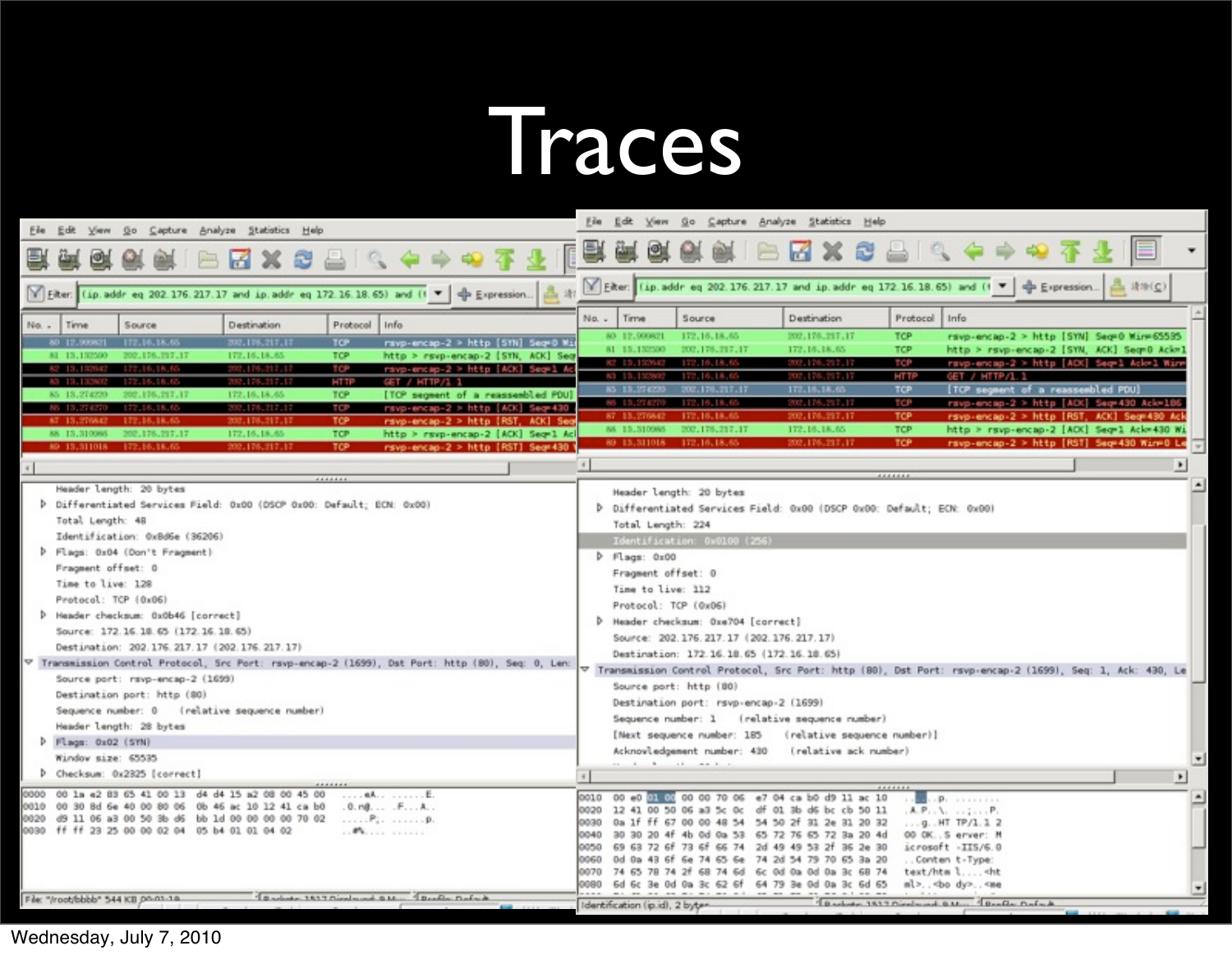#### Guess..

• A node was compromised somewhere enroute. TCP connections were non-blindly hijacked...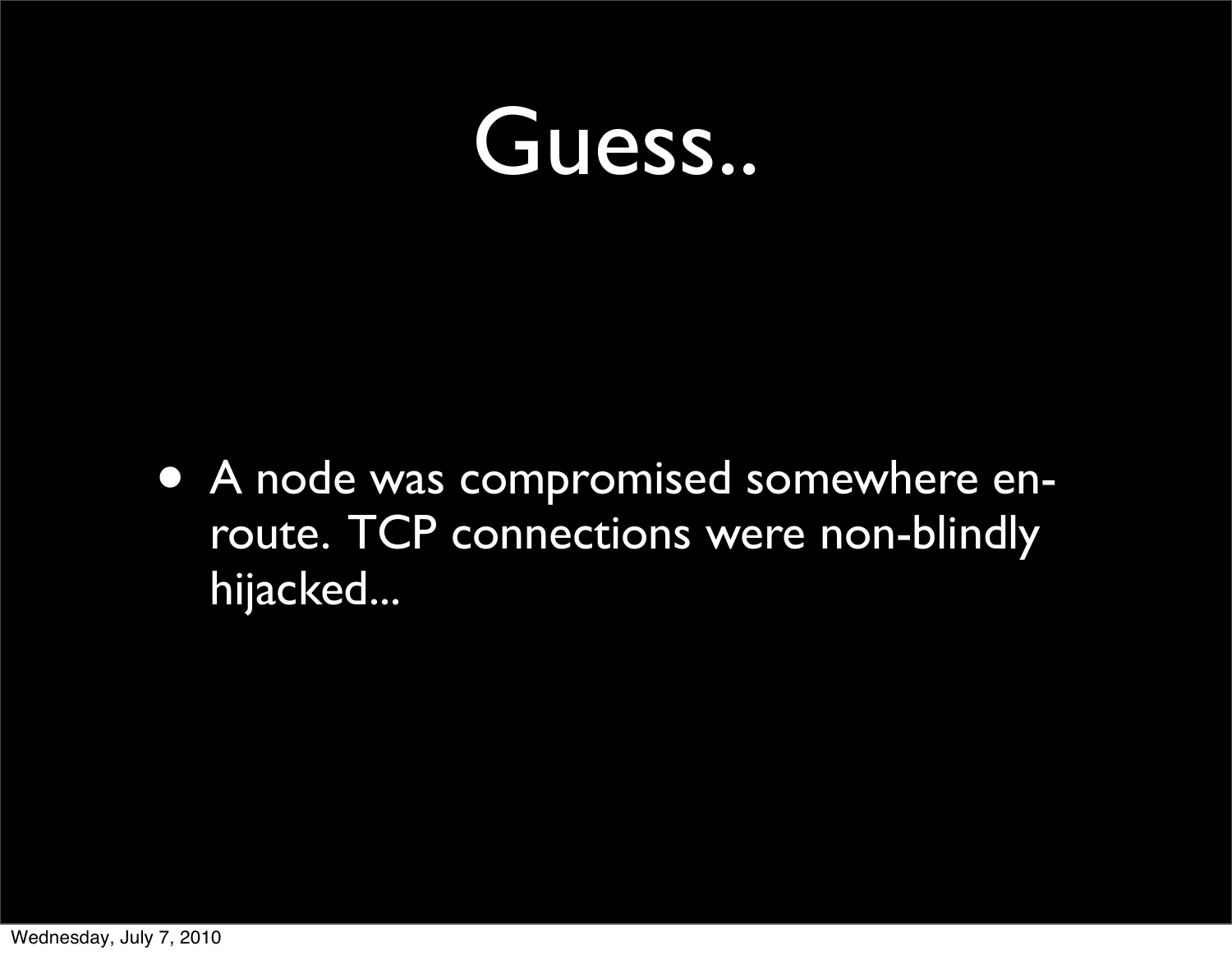# Tracing "ghost" node(s)

#### • some "spaghetti" to quickly discover the node

| Tracing the path to www.orzteam.com (58.222.16.55) on TCP port 80 (http |
|-------------------------------------------------------------------------|
| s max, 791 byte packets                                                 |
| 2 114.45.208.254 157.892 ms 150.266 ms 151.822 ms                       |
| 3 168.95.71.62 151.827 ms 152.767 ms 166.531 ms                         |
| 4 220.128.4.118 155.682 ms 152.328 ms 151.788 ms                        |
| 5 * * *                                                                 |
| 6 210.65.255.241 154.322 ms 160.305 ms 151.788 ms                       |
| 7 211,22,33,225 211,852 ms                                              |
| 58.222.16.55 [unknown, ACK FIN] 109.508 ms                              |
| 211.22.33.225 315.486 ms                                                |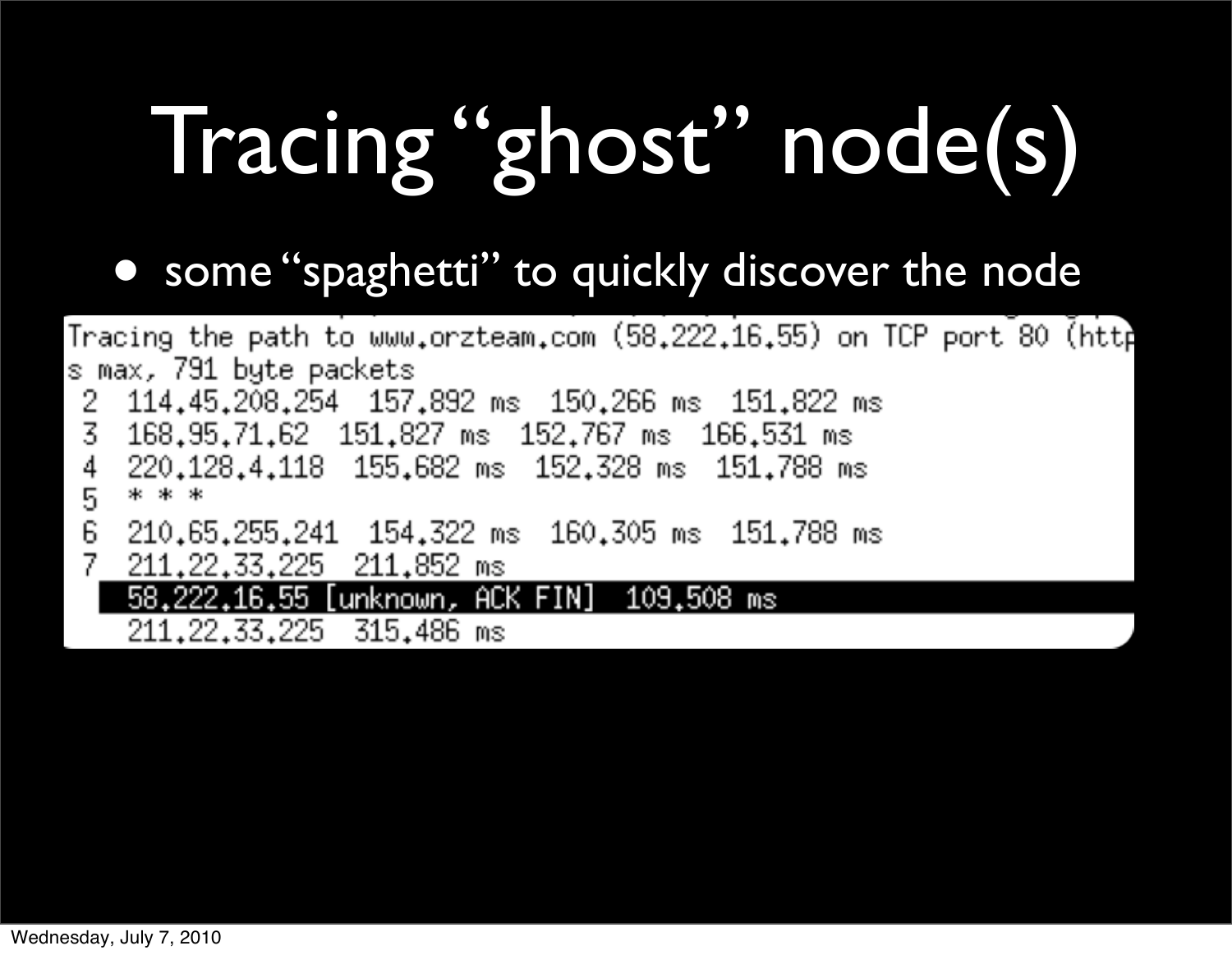# Discovered attack scenario

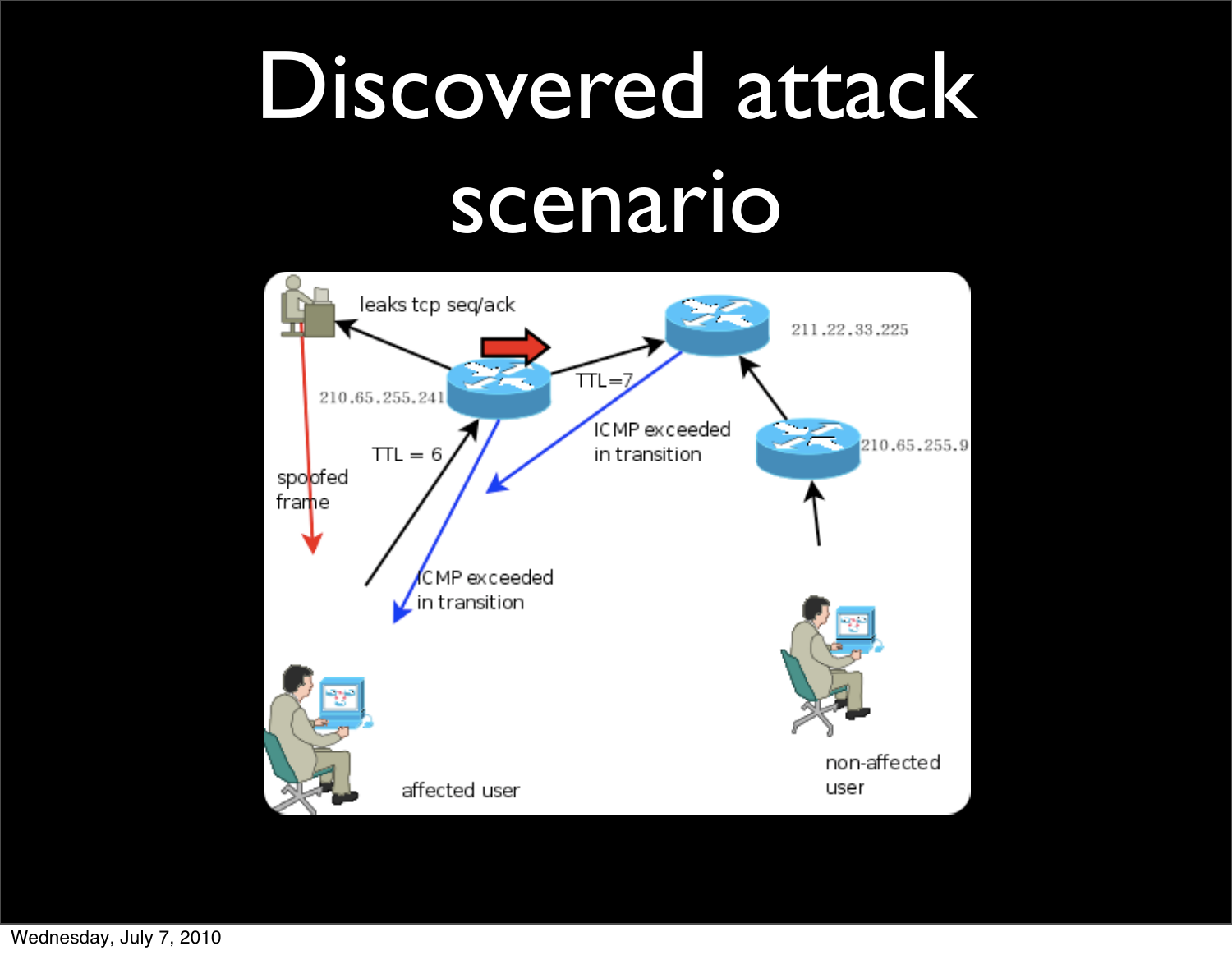#### Lesson learnt

- Large number of target nodes are to be probed in order to identify potential 'enroute' attacks.
- We need a high-performance network discovery tool, capable of operating at Layer7
- we need automated tracing capability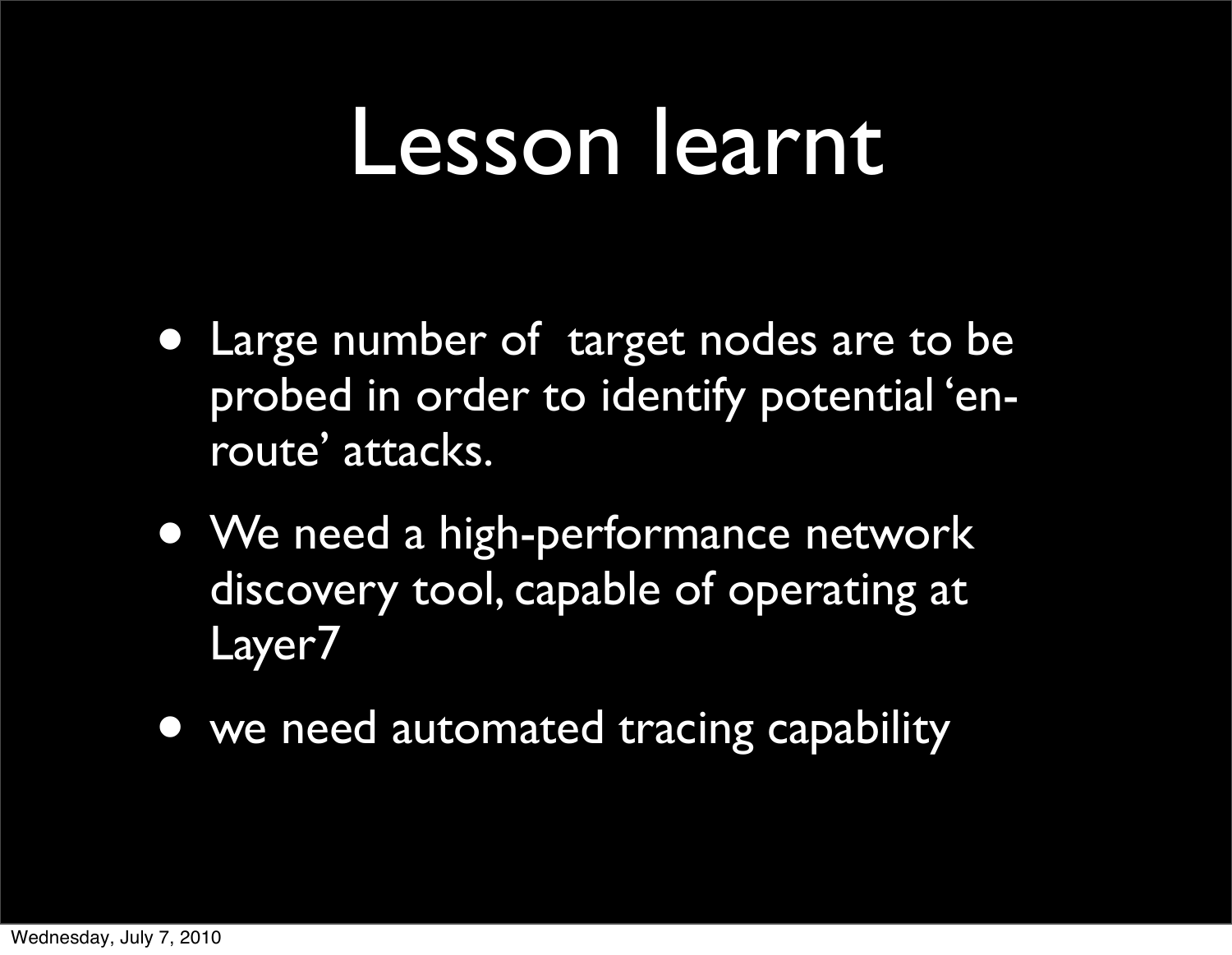# more stuff @L7...

morozec  $\tilde{=}$  # nc www.ebay.com 80 CONNECT 61,222,2,251:22 HTTP/1.0

HTTP/1.0 200 Connection established Proxy-agent: CacheFlow-Proxy/1.0

SSH-2.0-0penSSH\_4.3

(echo −e "CONNECT 192,168,8") Connection established CacheFlow-Proxy/1.0

Authorised access only

This system is the property of

Wednesday, July 7, 2010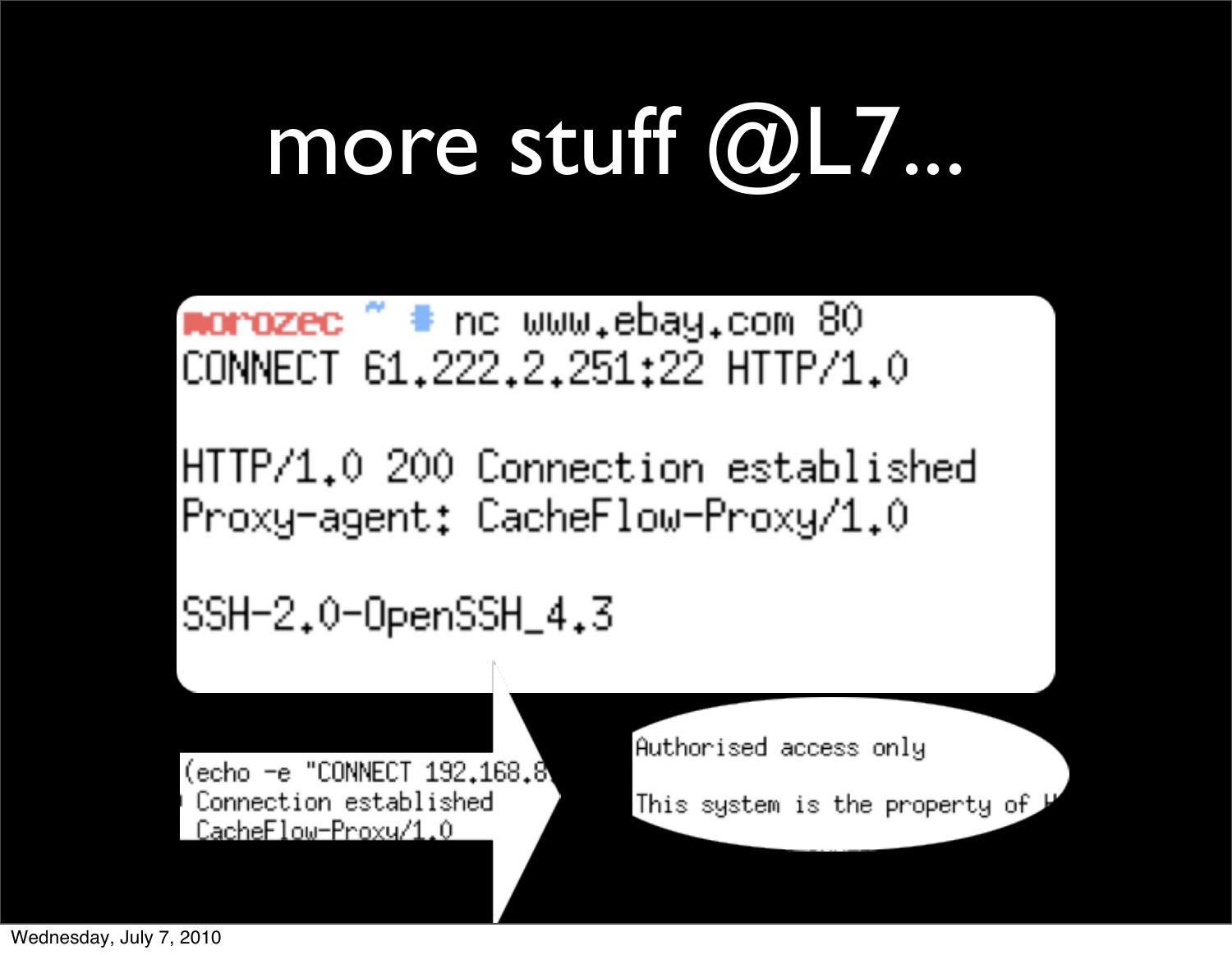#### Motivation

• we need more application-level probes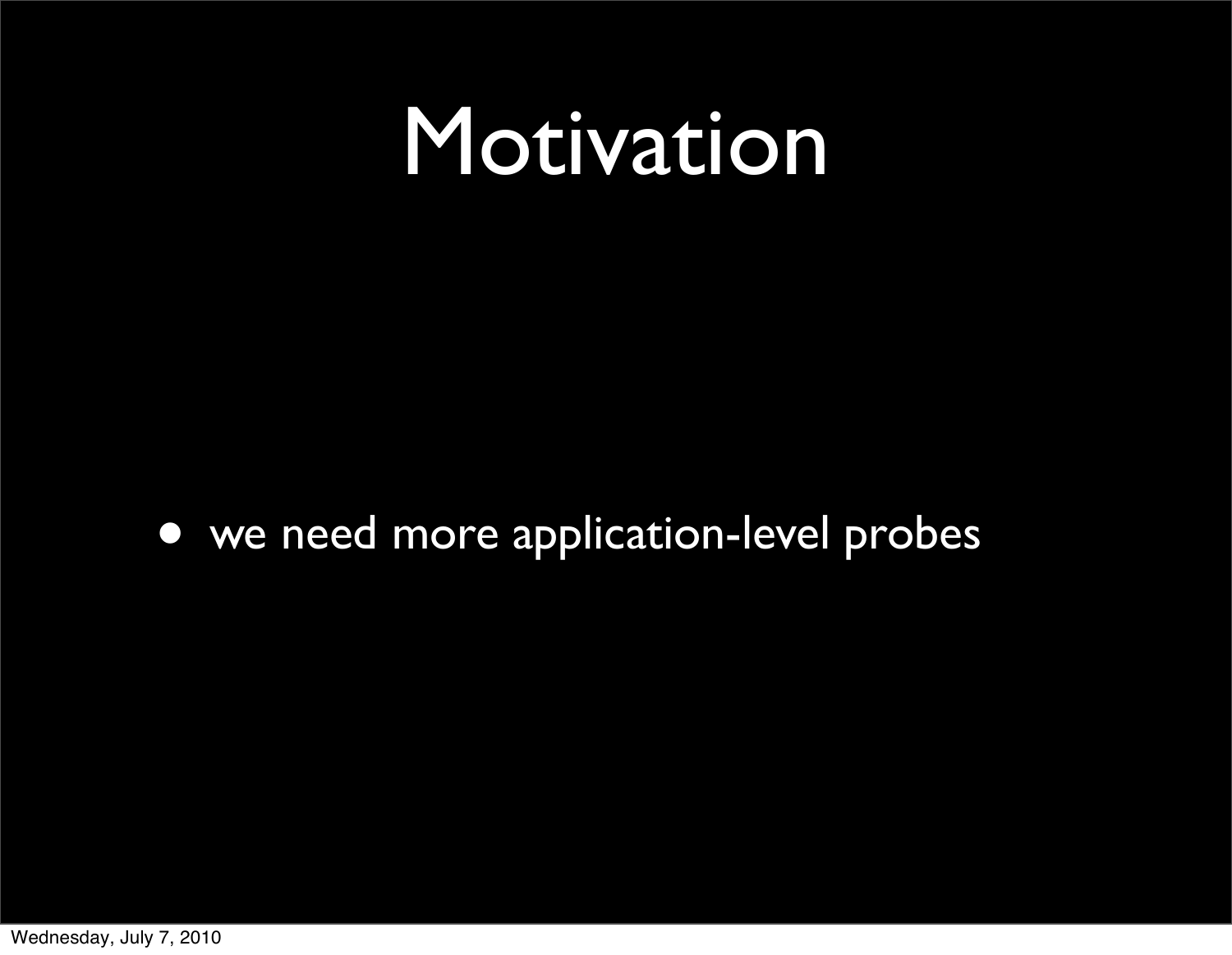#### And..

• we could actually correlate L7 data with network probing results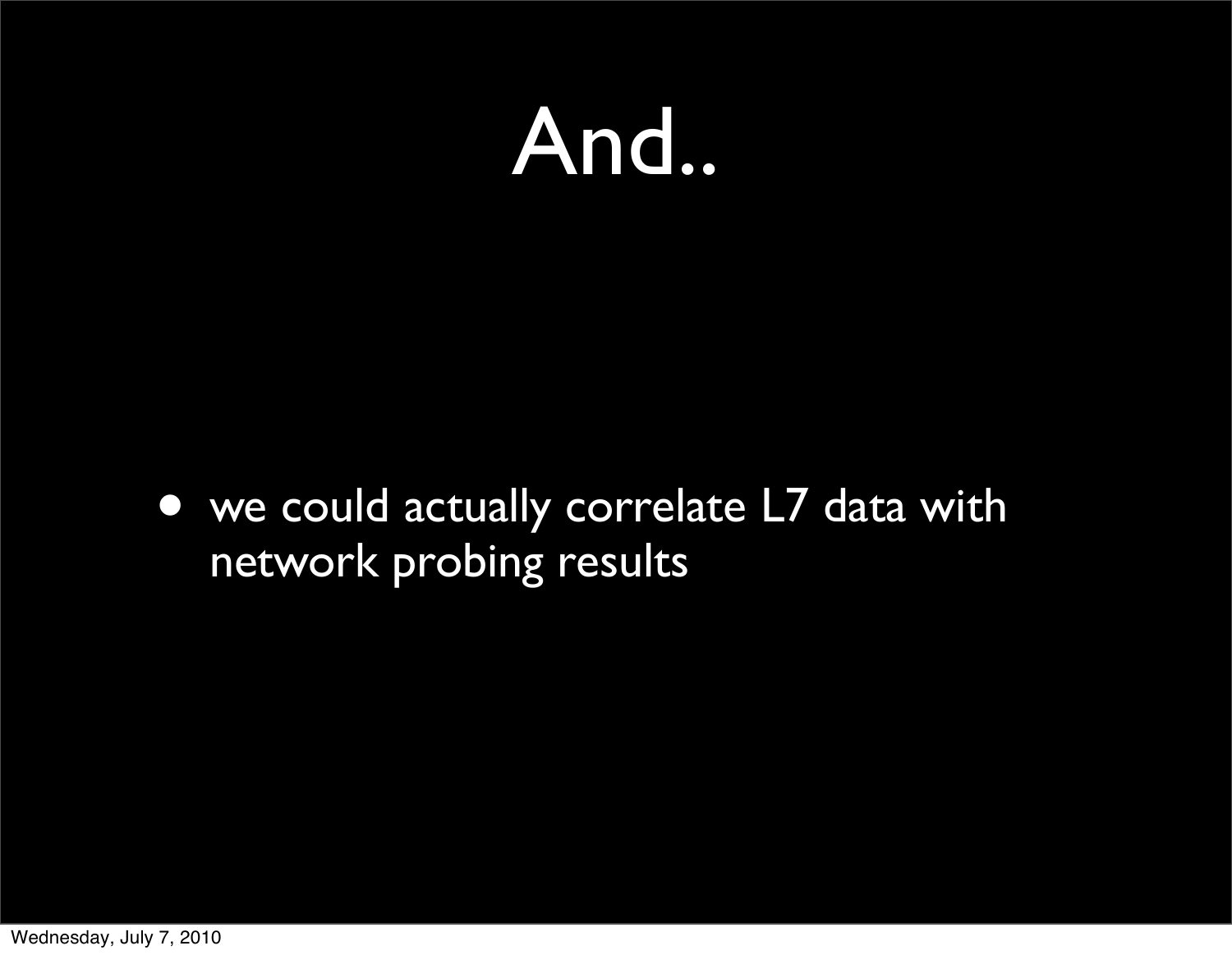

• we need to minimize network load, because L7 might mean "lots of traffic"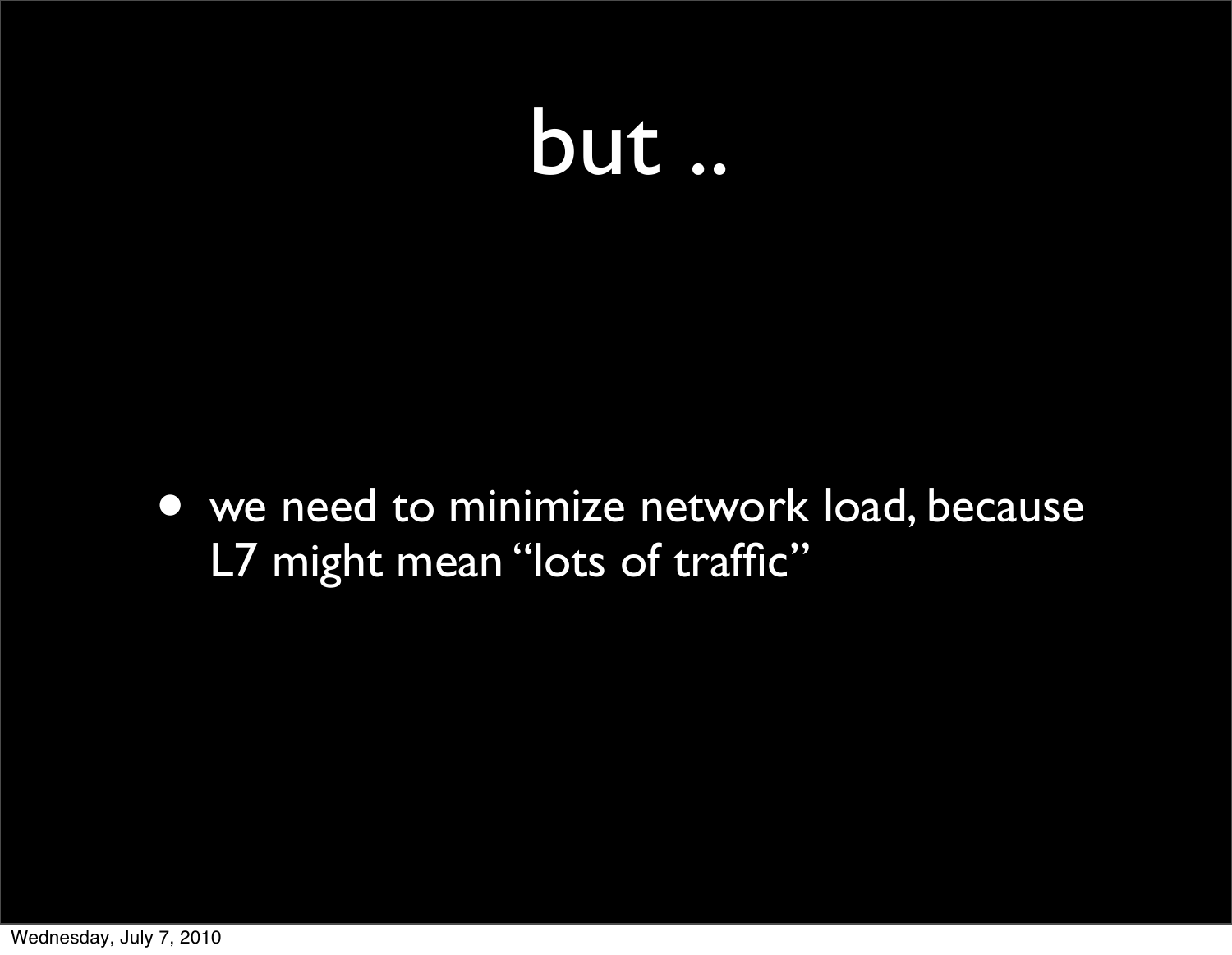

• Time is another player. We want to be able to monitor network fluctuations in time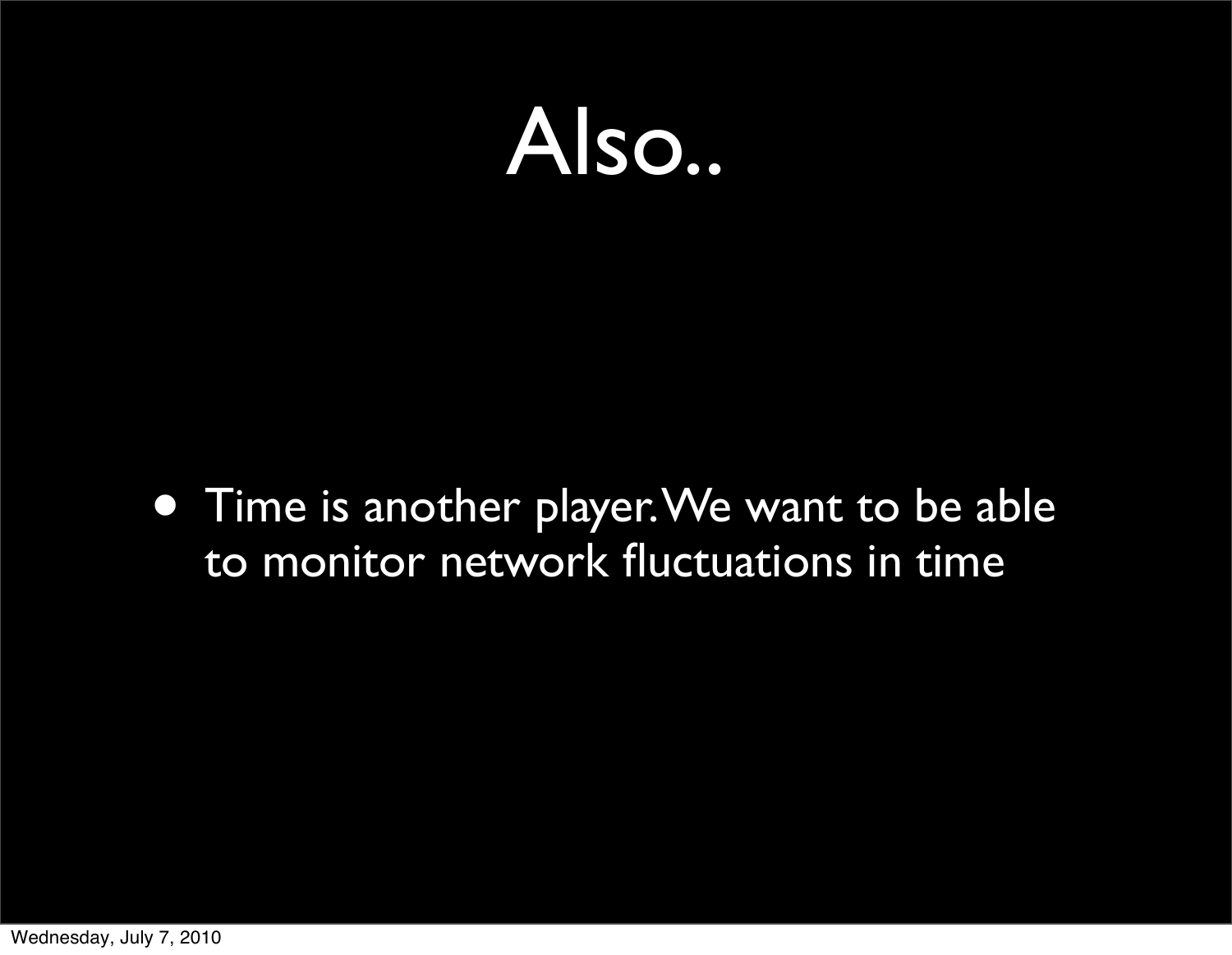#### So, the Xprobe now "NG"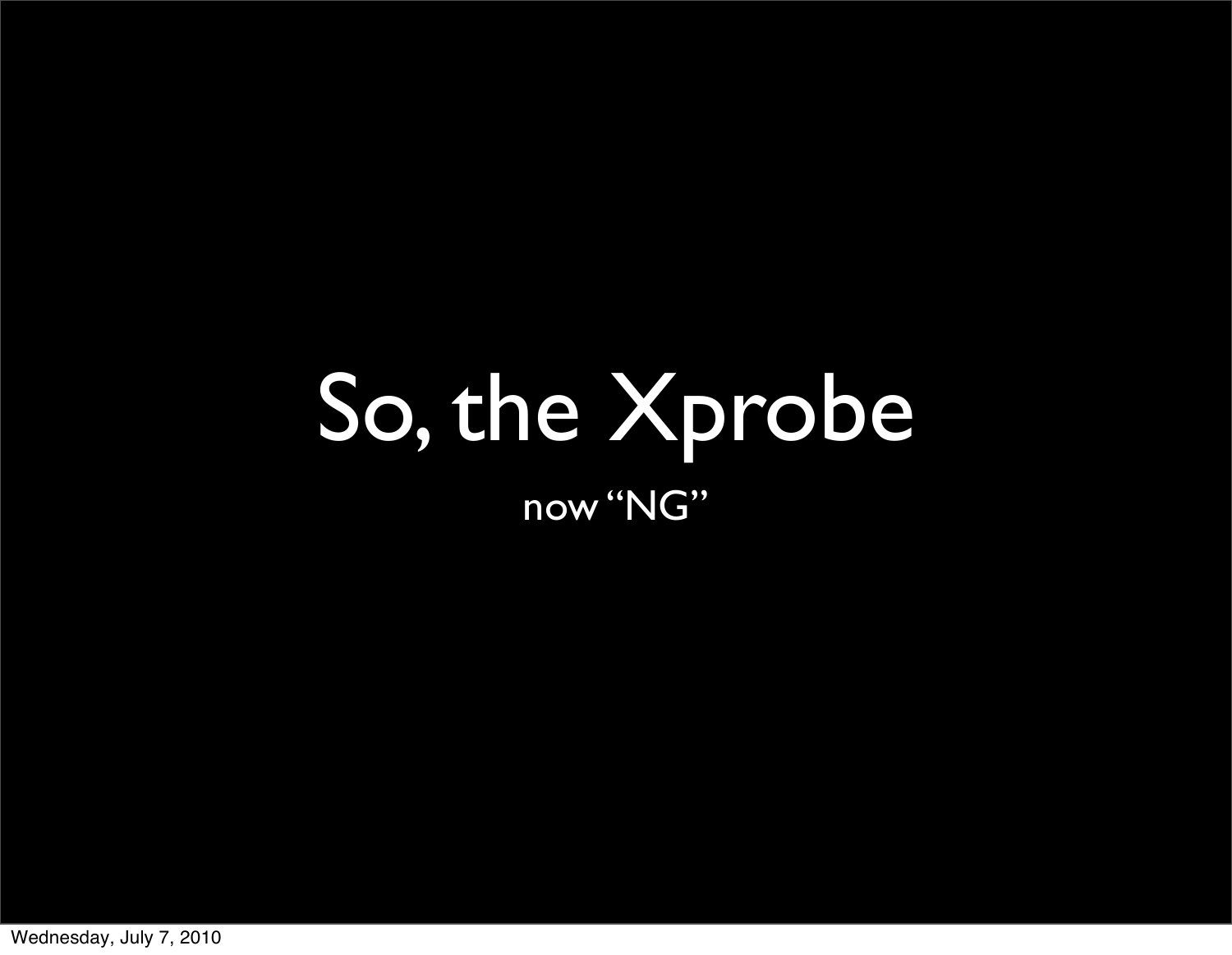# Xprobe

- The historical note:
	- Xprobe project started as remote fingngerprinting tool to probe remote systems using **ICMP** protocol queries.
	- Other protocols support was added later. Fuzzy fingerprinting mechanism was introduced to improve precision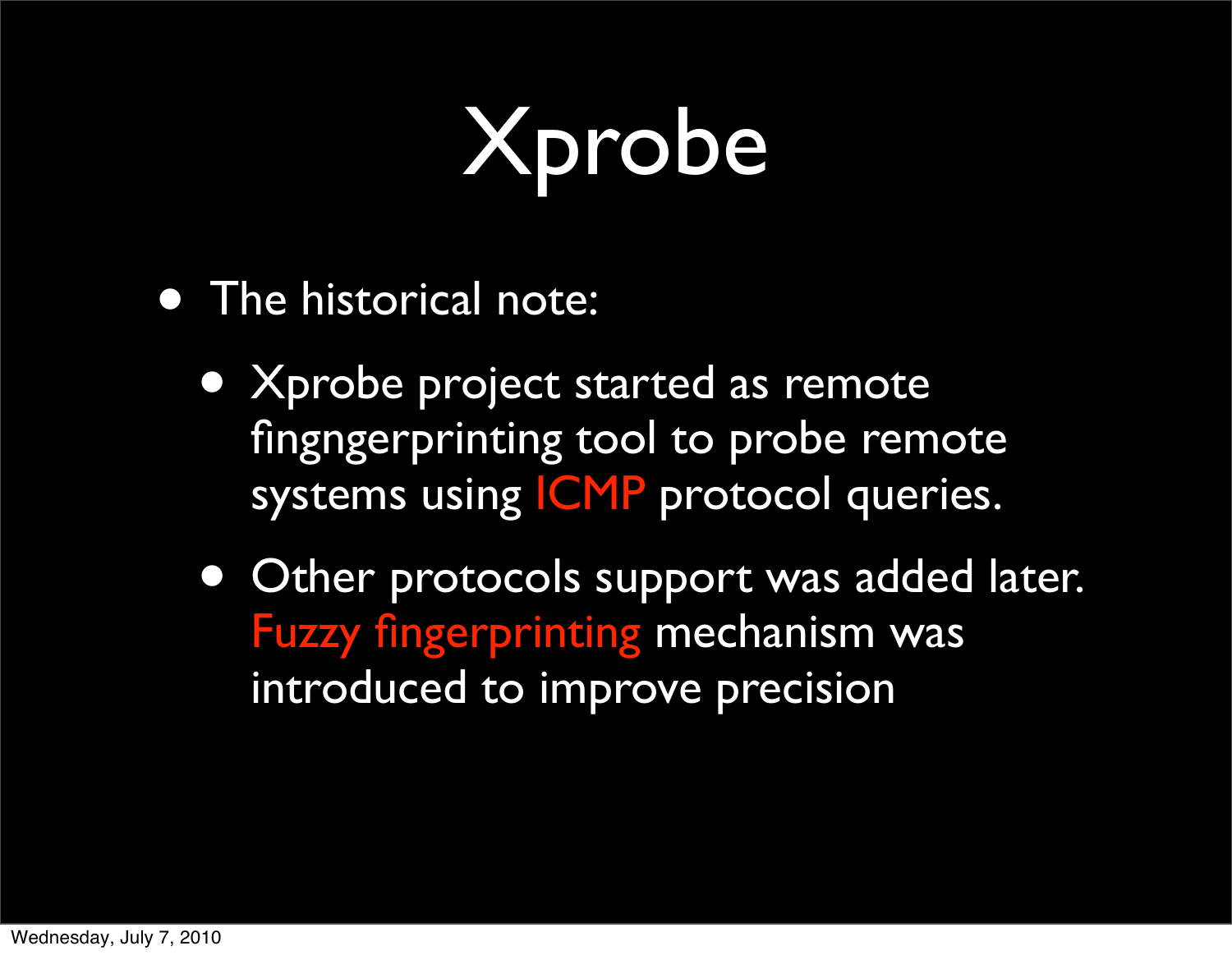### Further motivation

- Exploring other protocols running on the top of IP
- Bulk scanning
- Probing "en-route" systems
- Migrating to IPv6
- Honeypots/Nets
- Improving precision by cross-correlation over time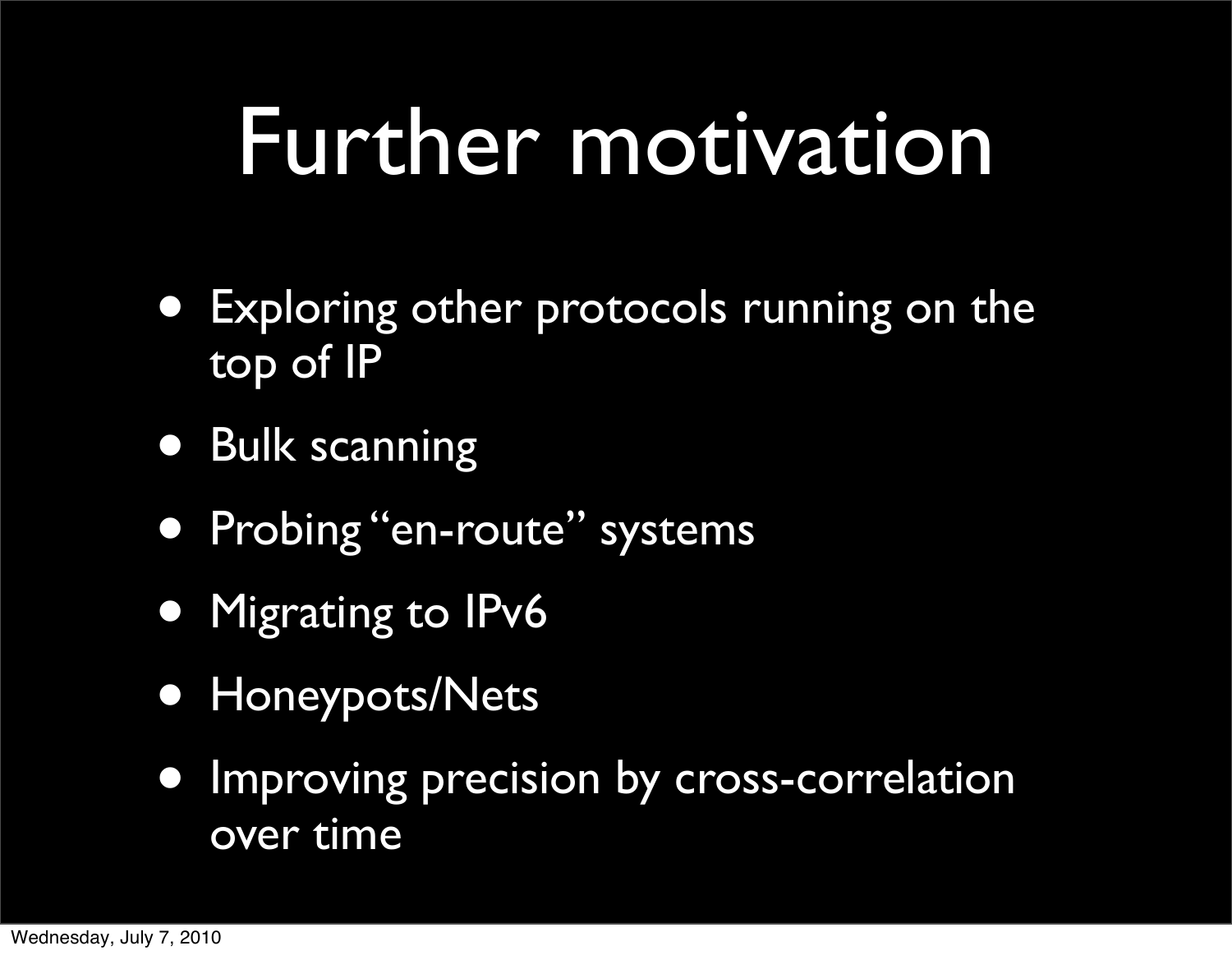# On the top of IP

- SCTP/Sigtrans gateways
- IPv4 to IPv6 gateways

• ...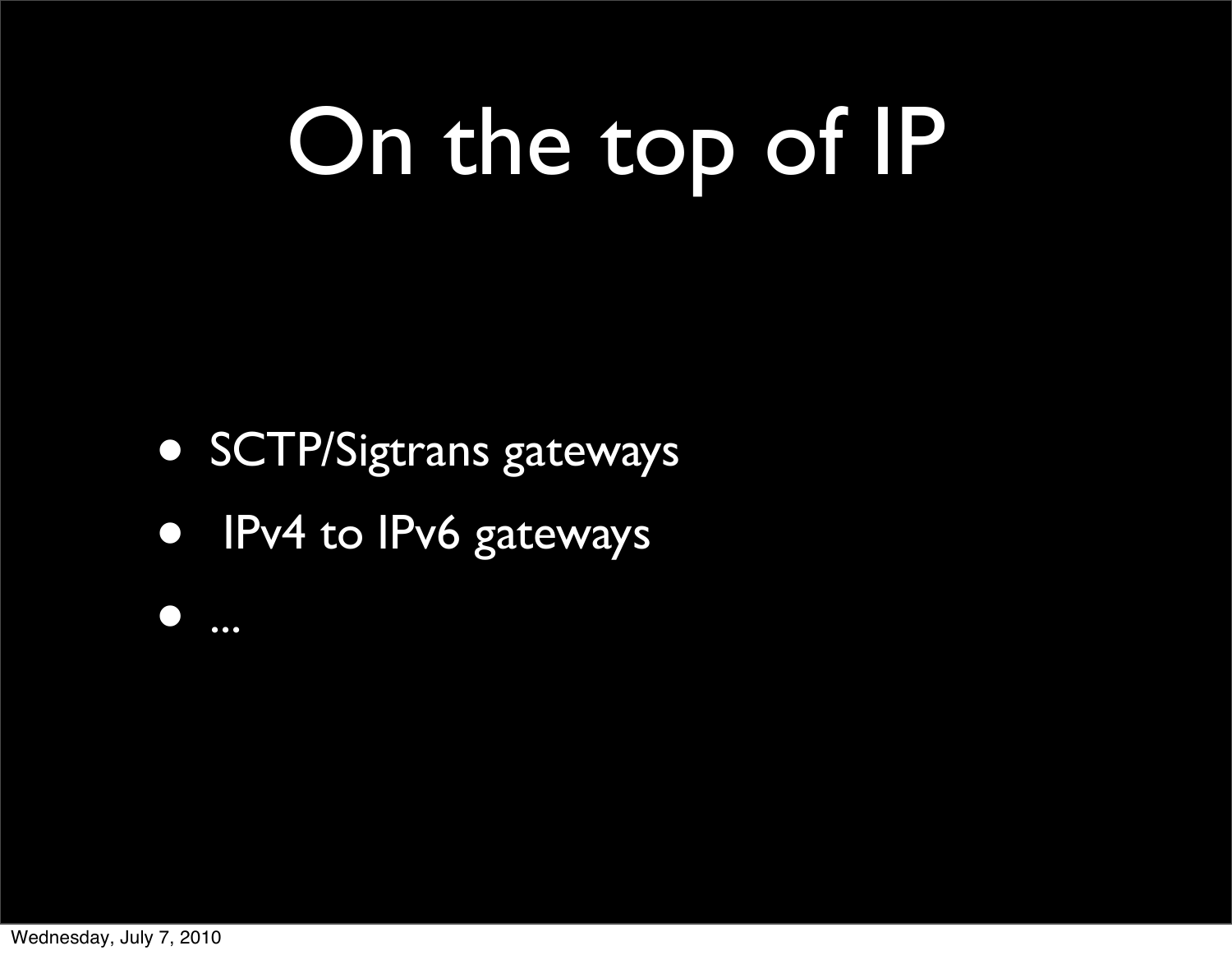# "en route" findings

- Caching systems, transparent proxies etc.
- L7 switches
- Reactive IDS/IPS
- Application Firewalls
- Active spoofing attacks ..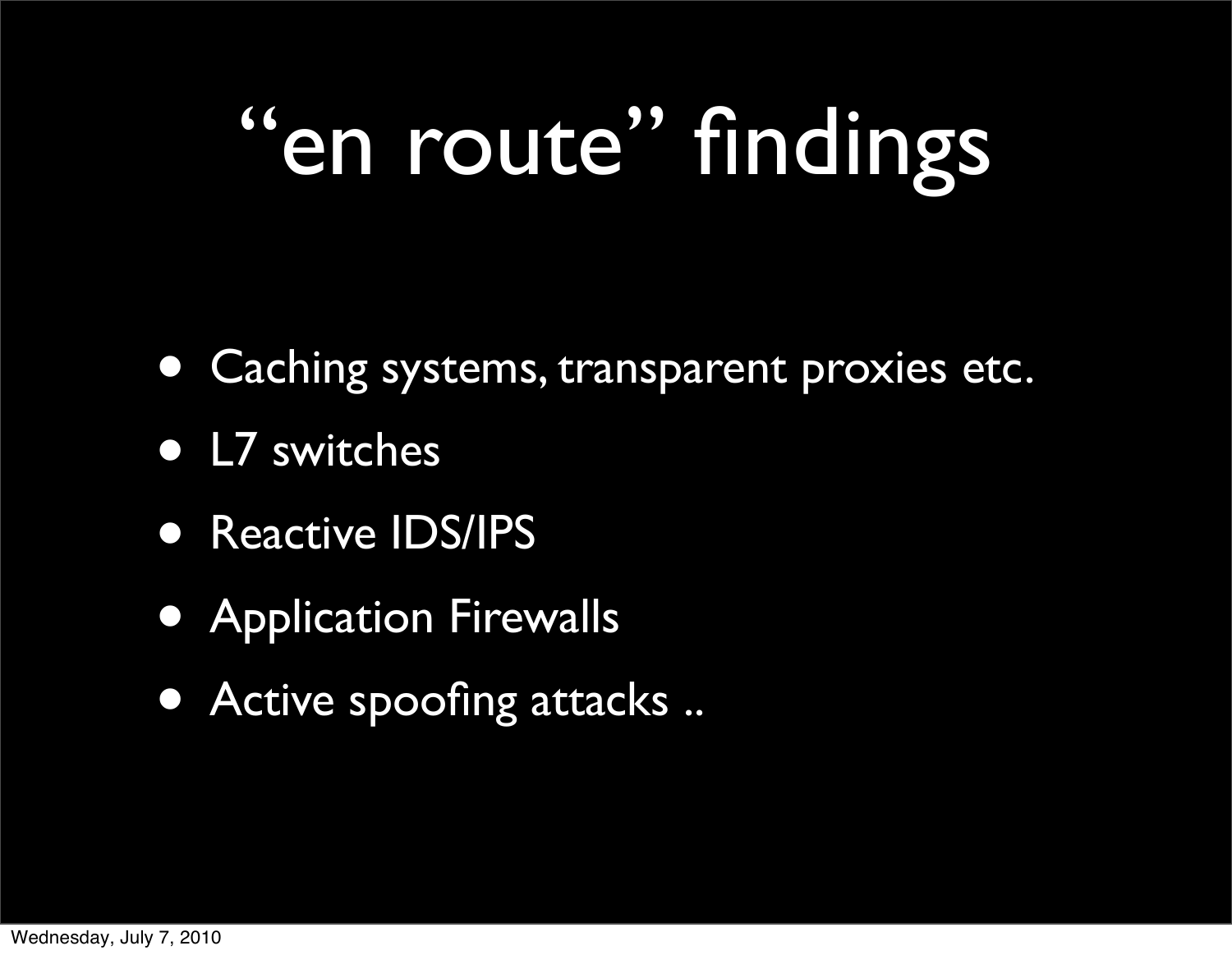# Honeypots

- Virtual Machines
- Virtual Networks
- Incomplete Services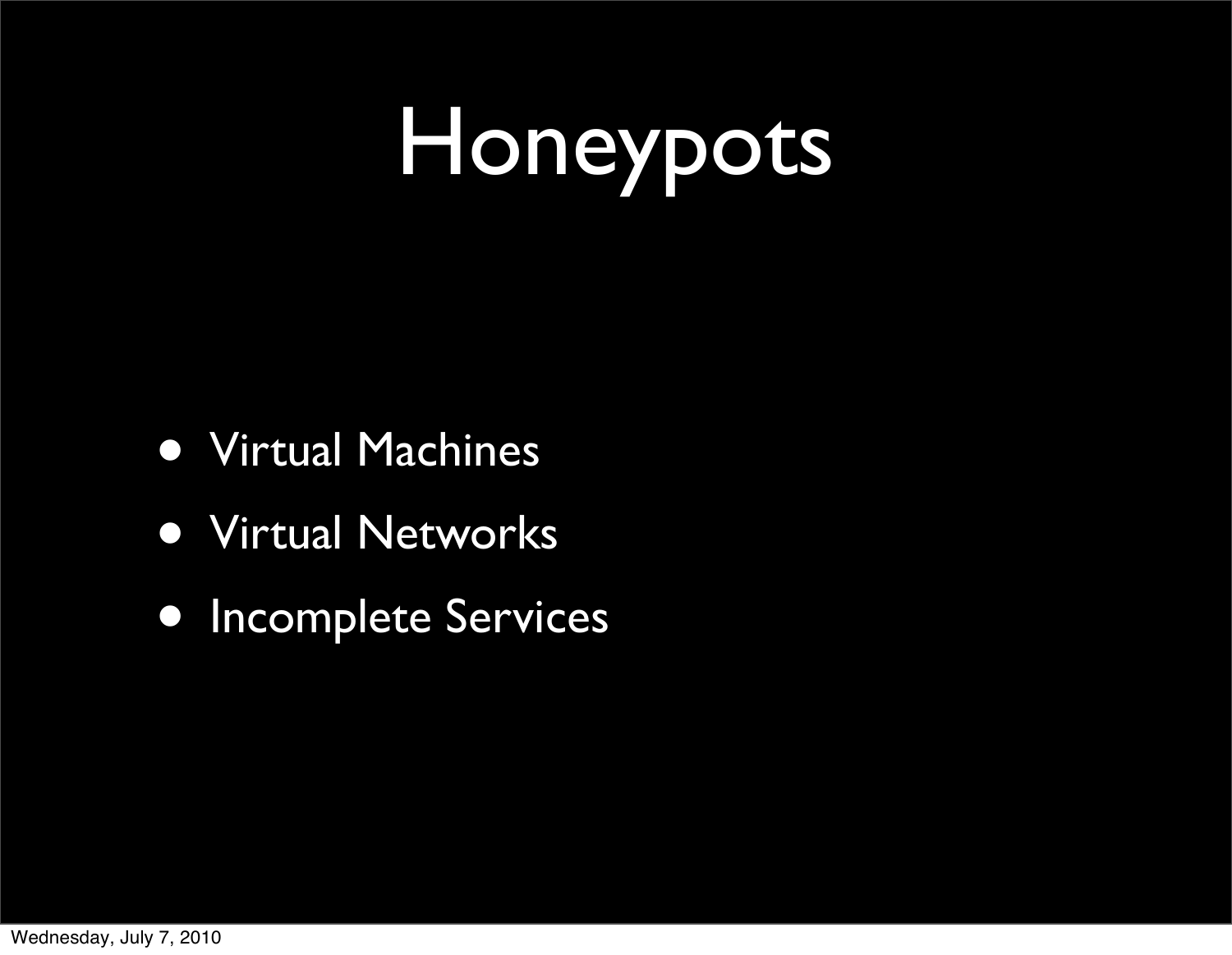# Bulk Scanning

- Probing "en-route" devices by large-range scans
- **IPv6**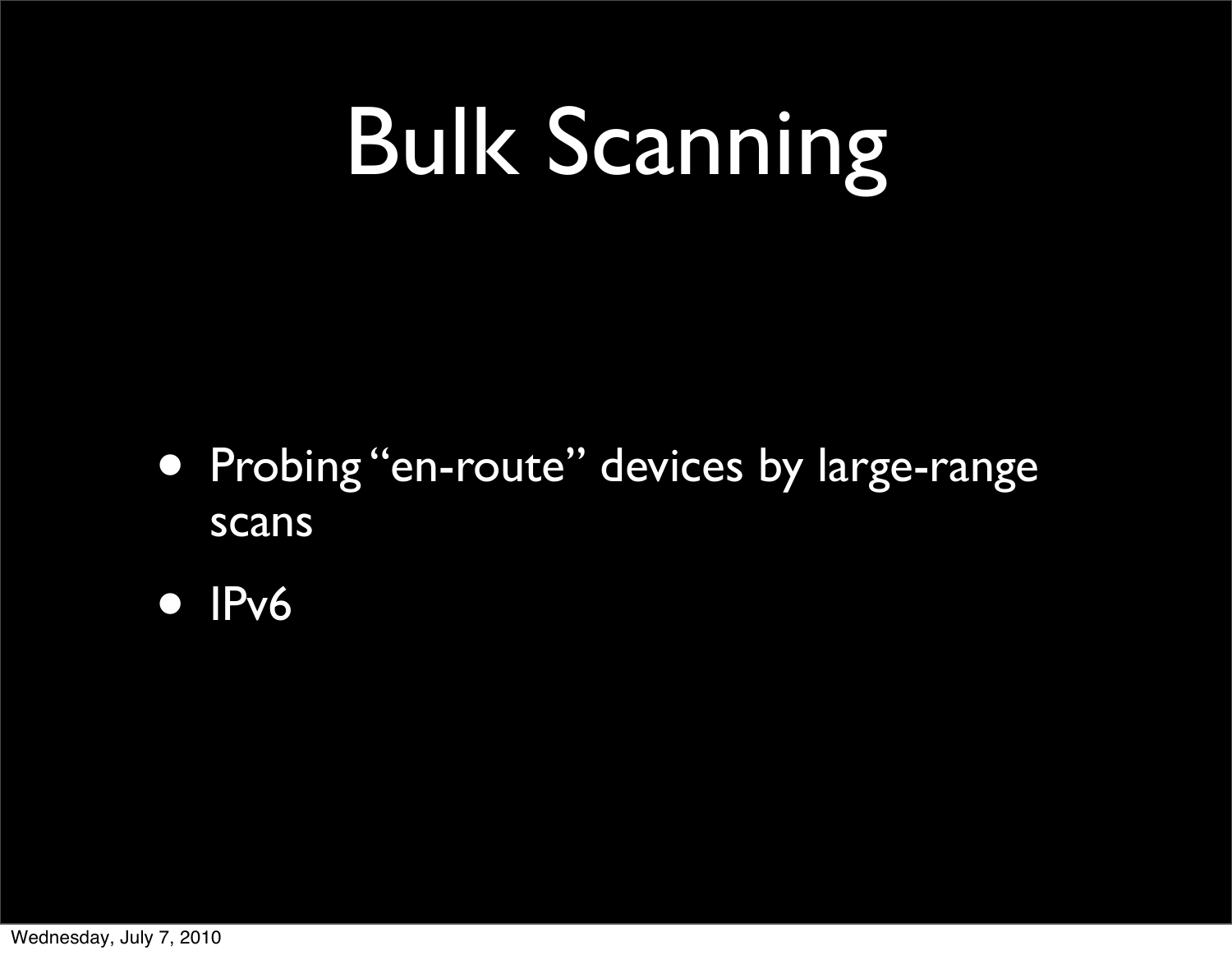### Data cross-correlation

• Currently correlating data between L7 and network layers.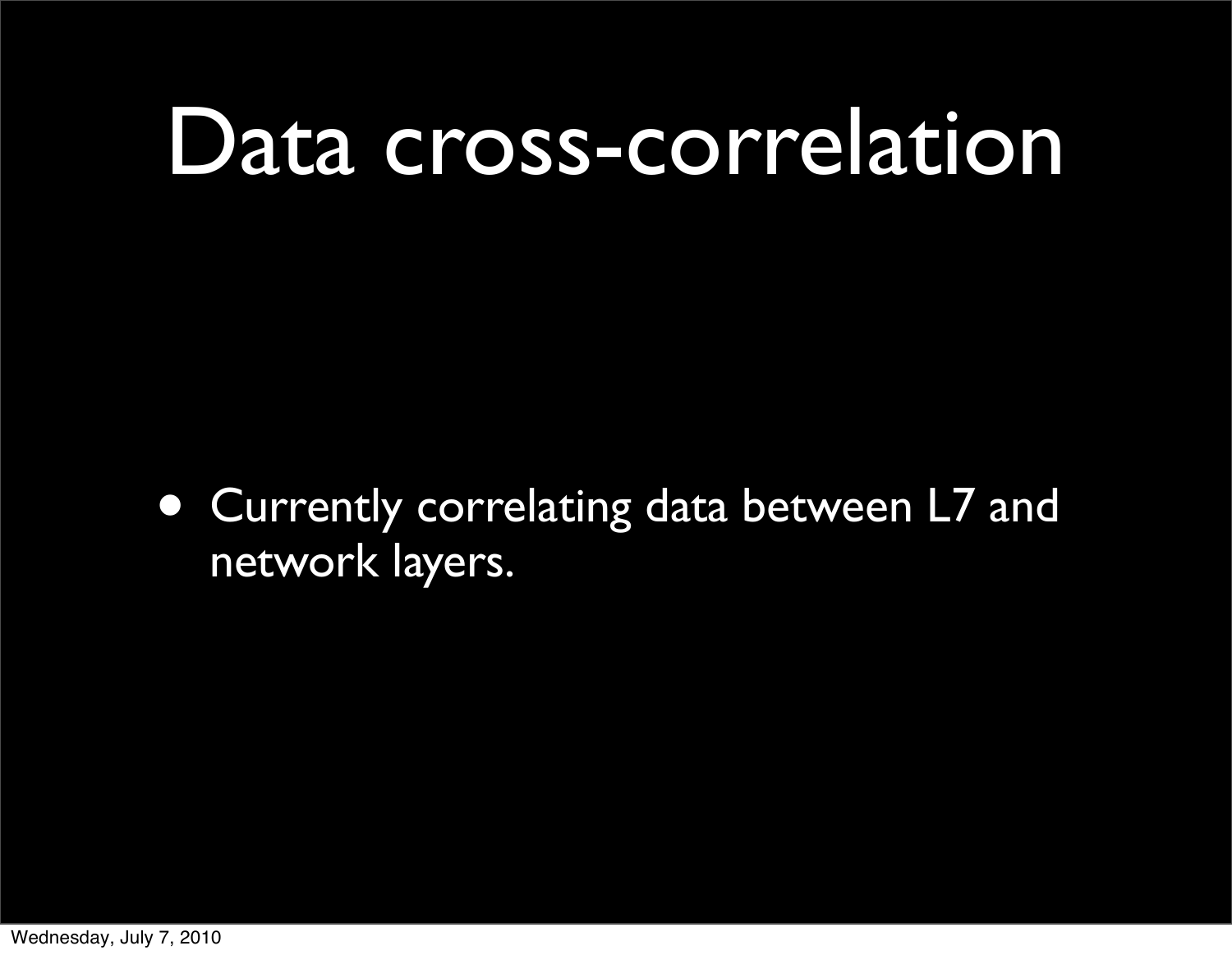# Current Improvements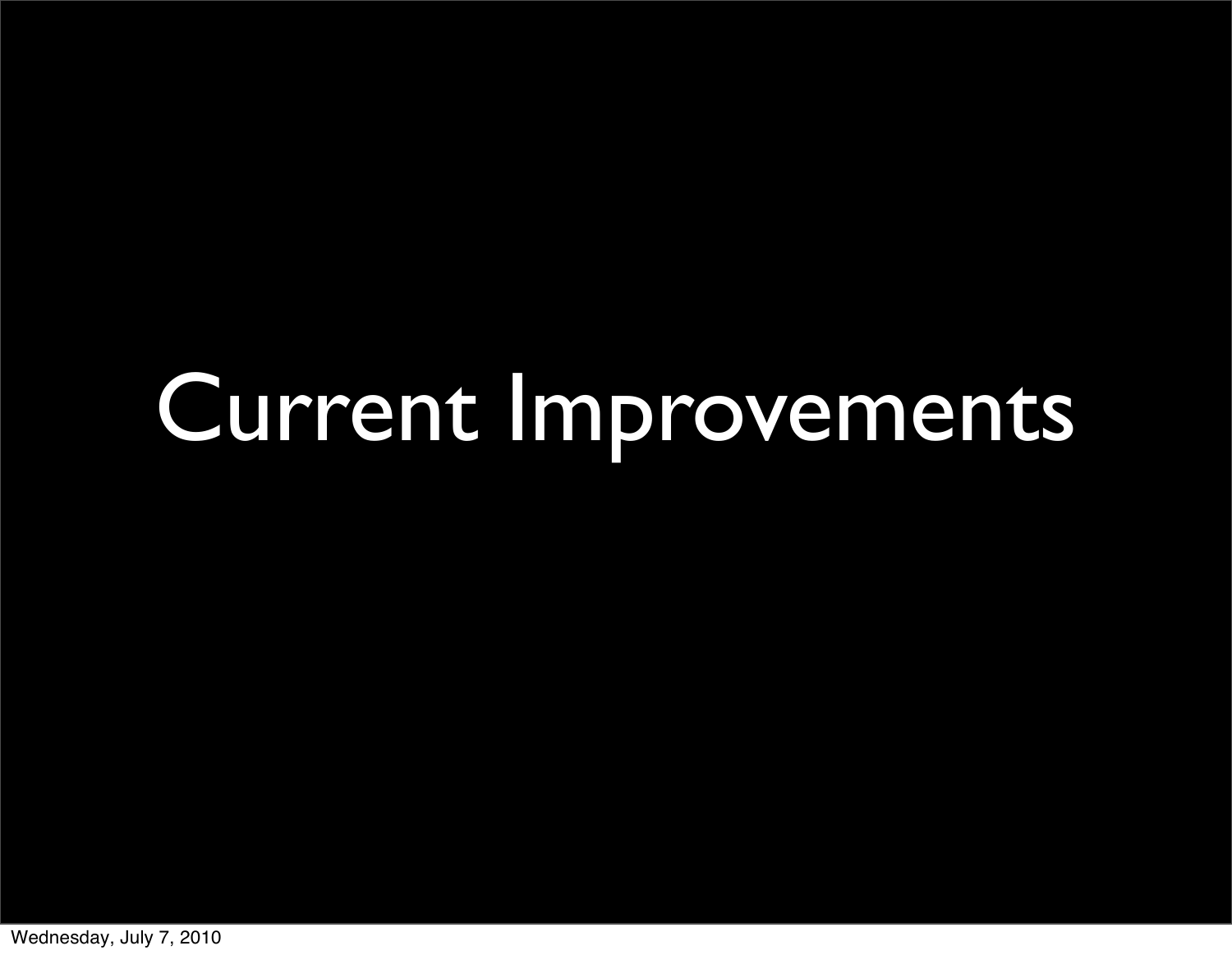# Minimizing Network Load

- Information Gain metrics
- "Lazy-Mode" execution
- "Target" driven execution
- New Scan engine (in progress)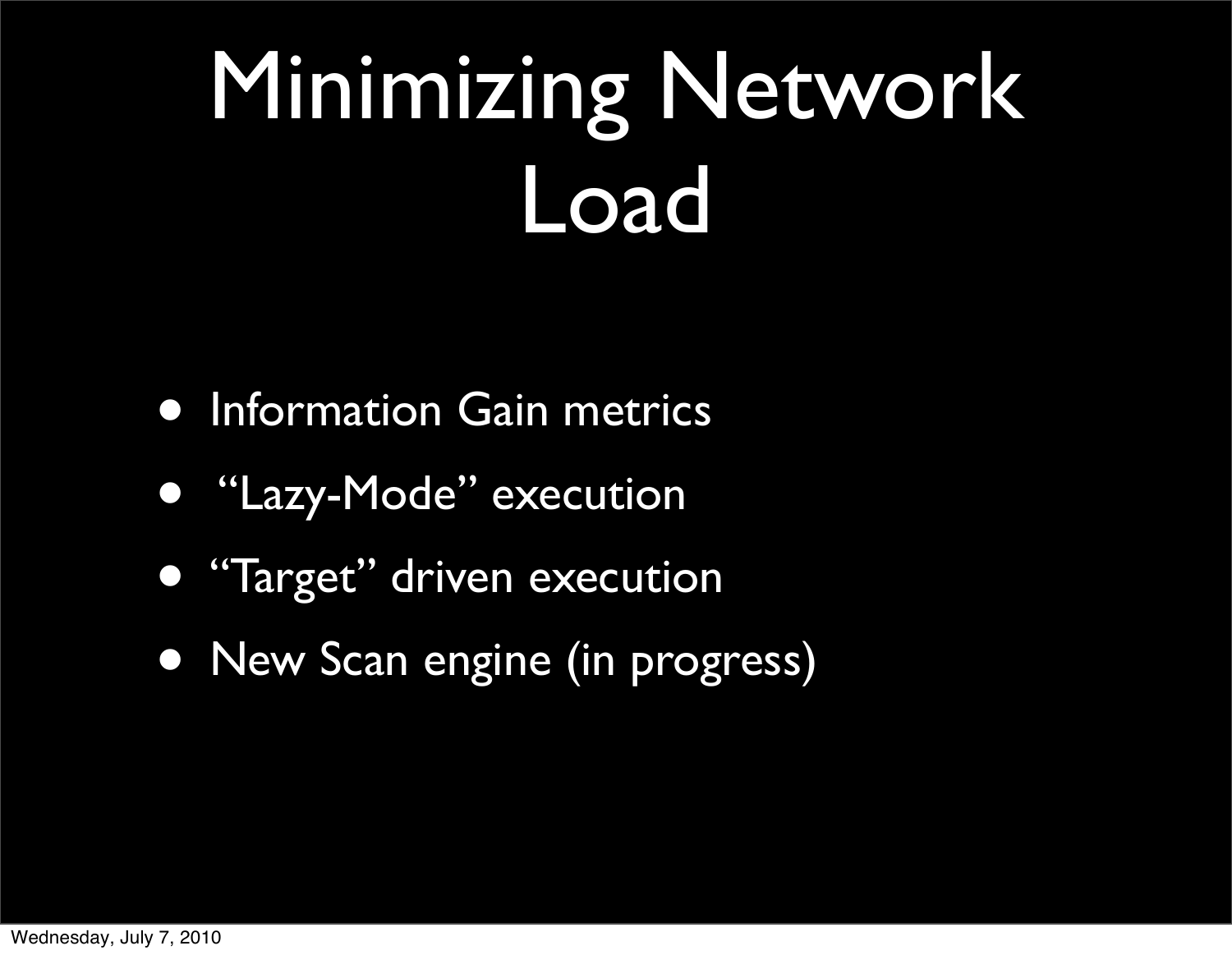# Improving Precision

• Cross correlation between L7 and below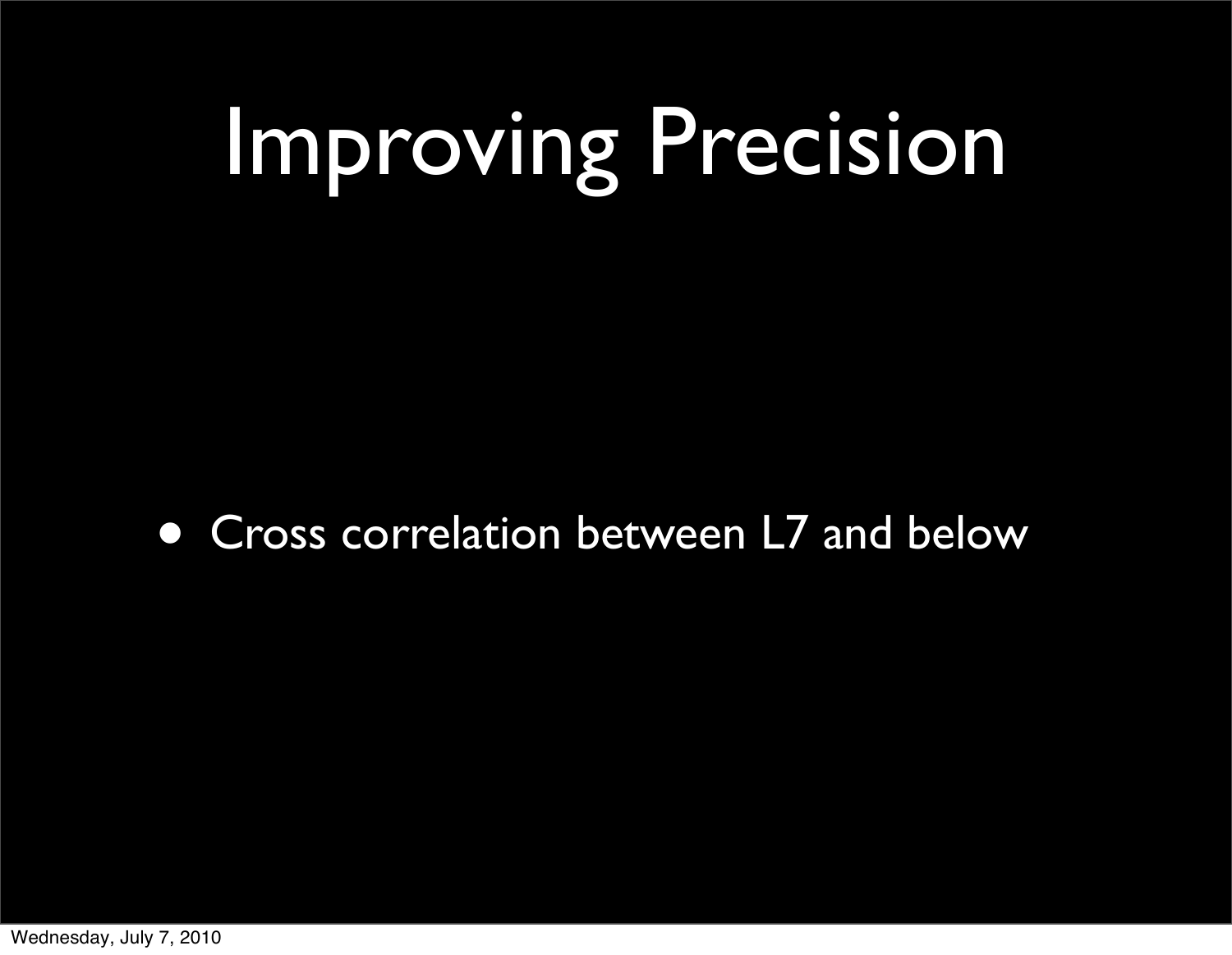# Improving Usability

• Language Extensions: Python (xprobepy)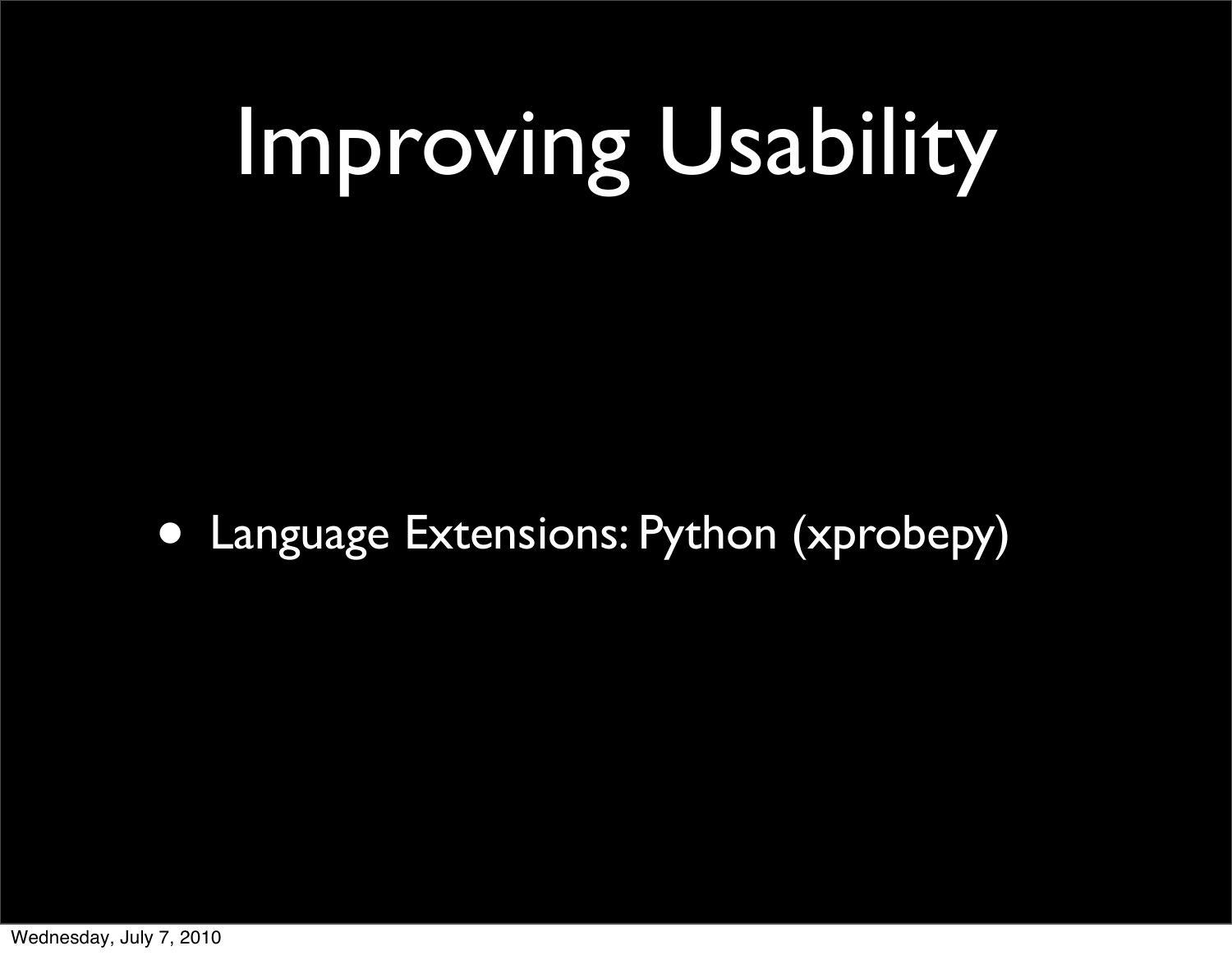#### Information Gain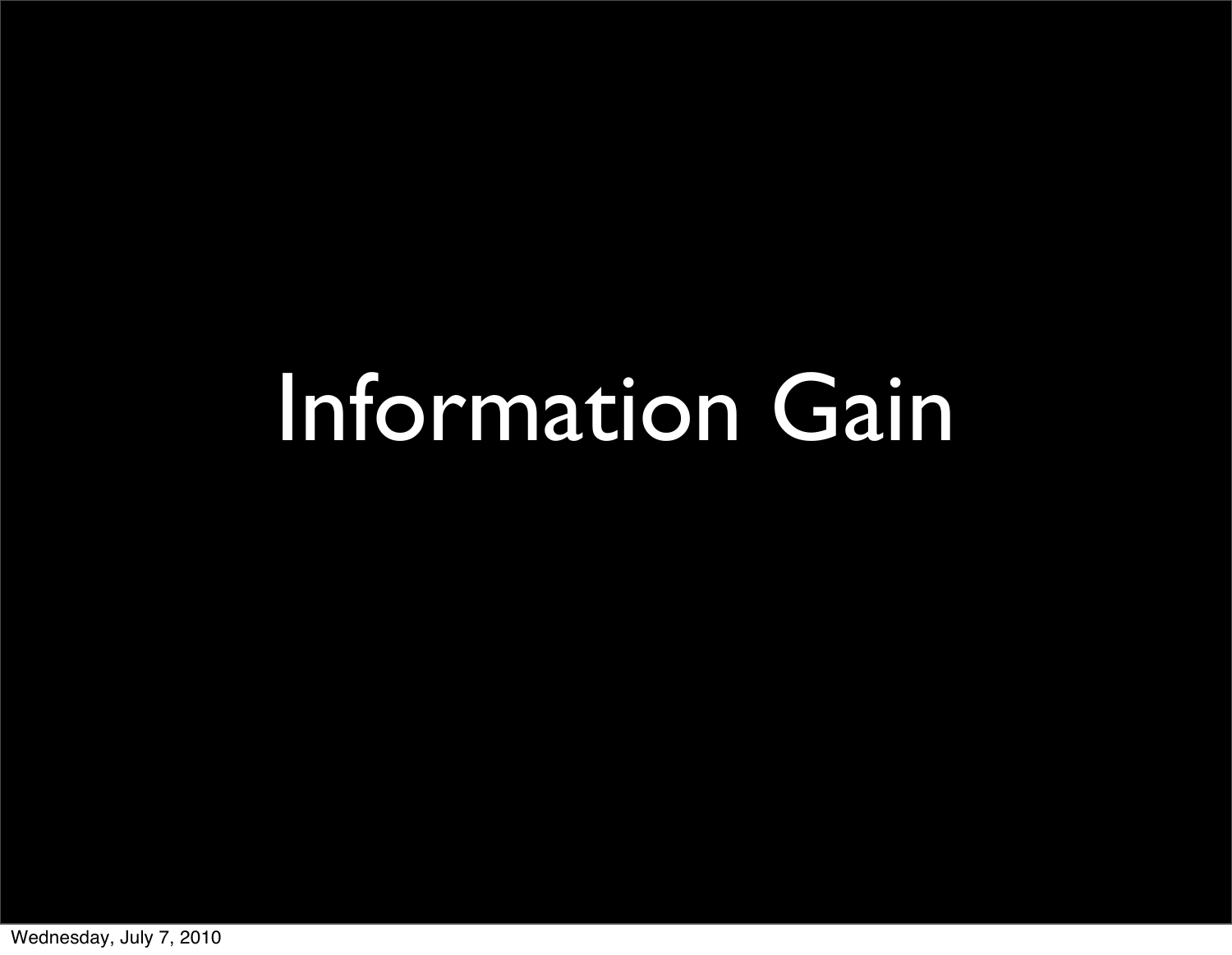### Information gain

• A "score" calculated for a probe, characterizing how much "information" the probe is going to bring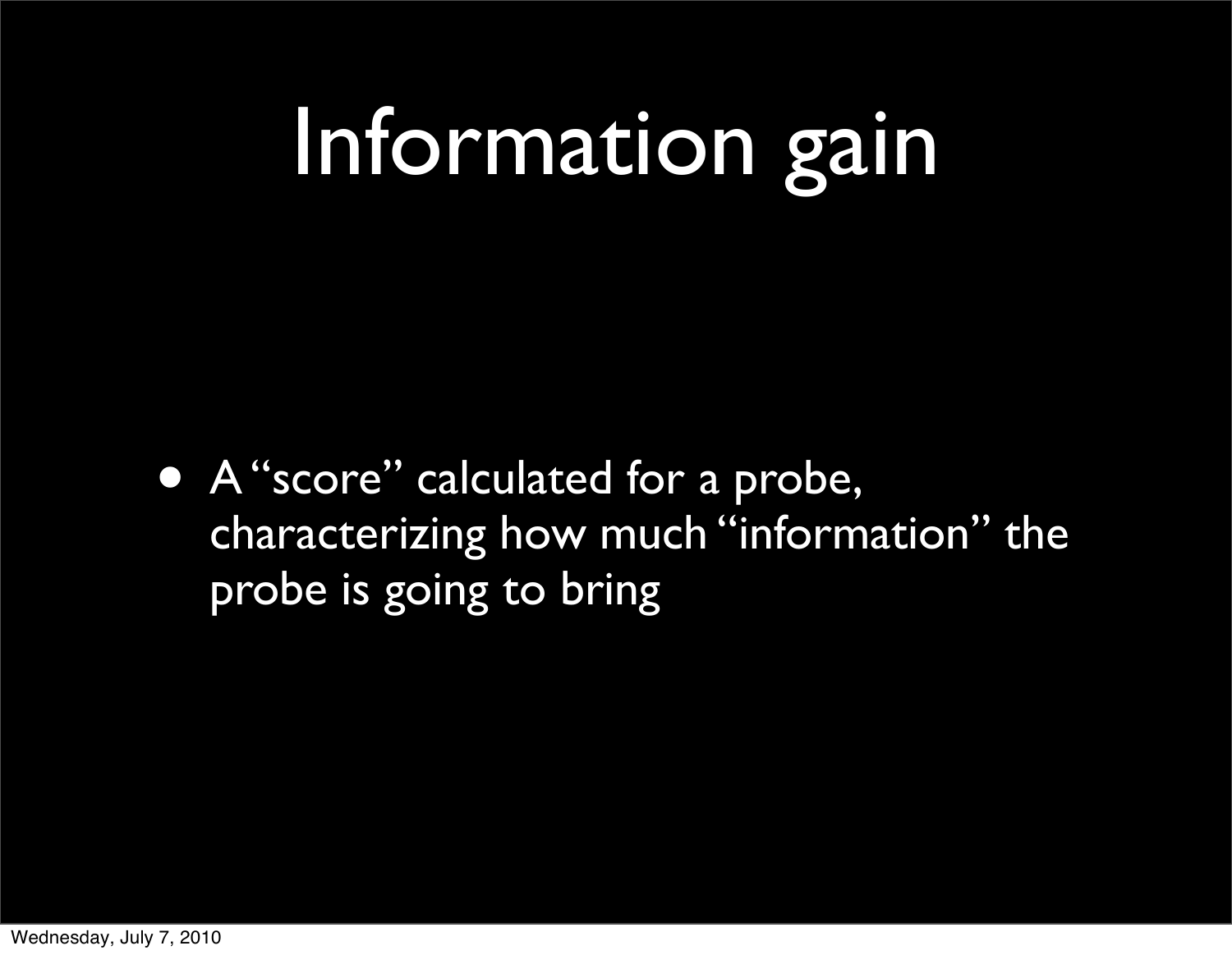#### Benefits

- Highest information gain probes are executed first
- "0" information gain probes are not executed (unless are part of dependency)
- Possible to optimally minimize network overhead by executing "top X"/target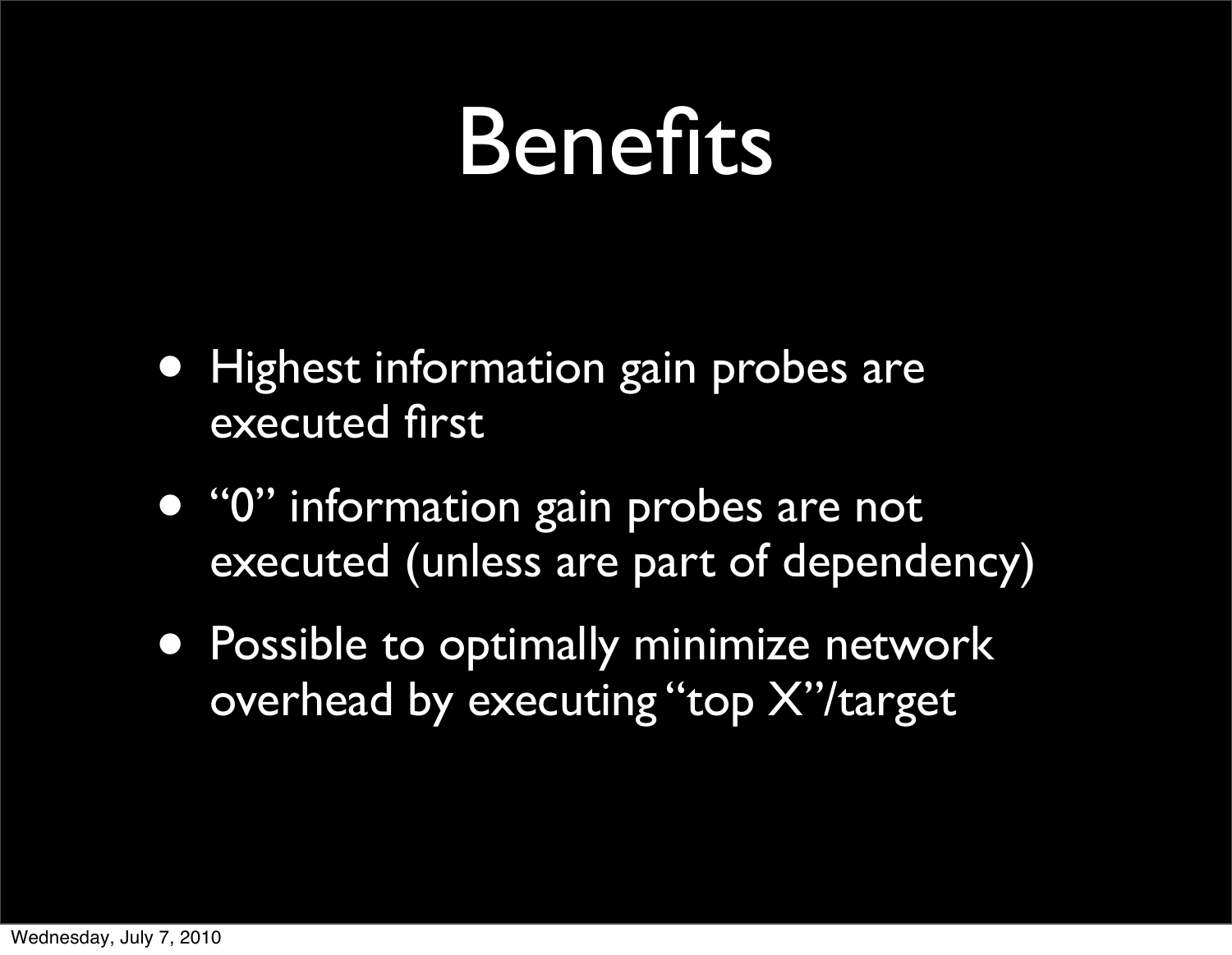# Algorithm



Wednesday, July 7, 2010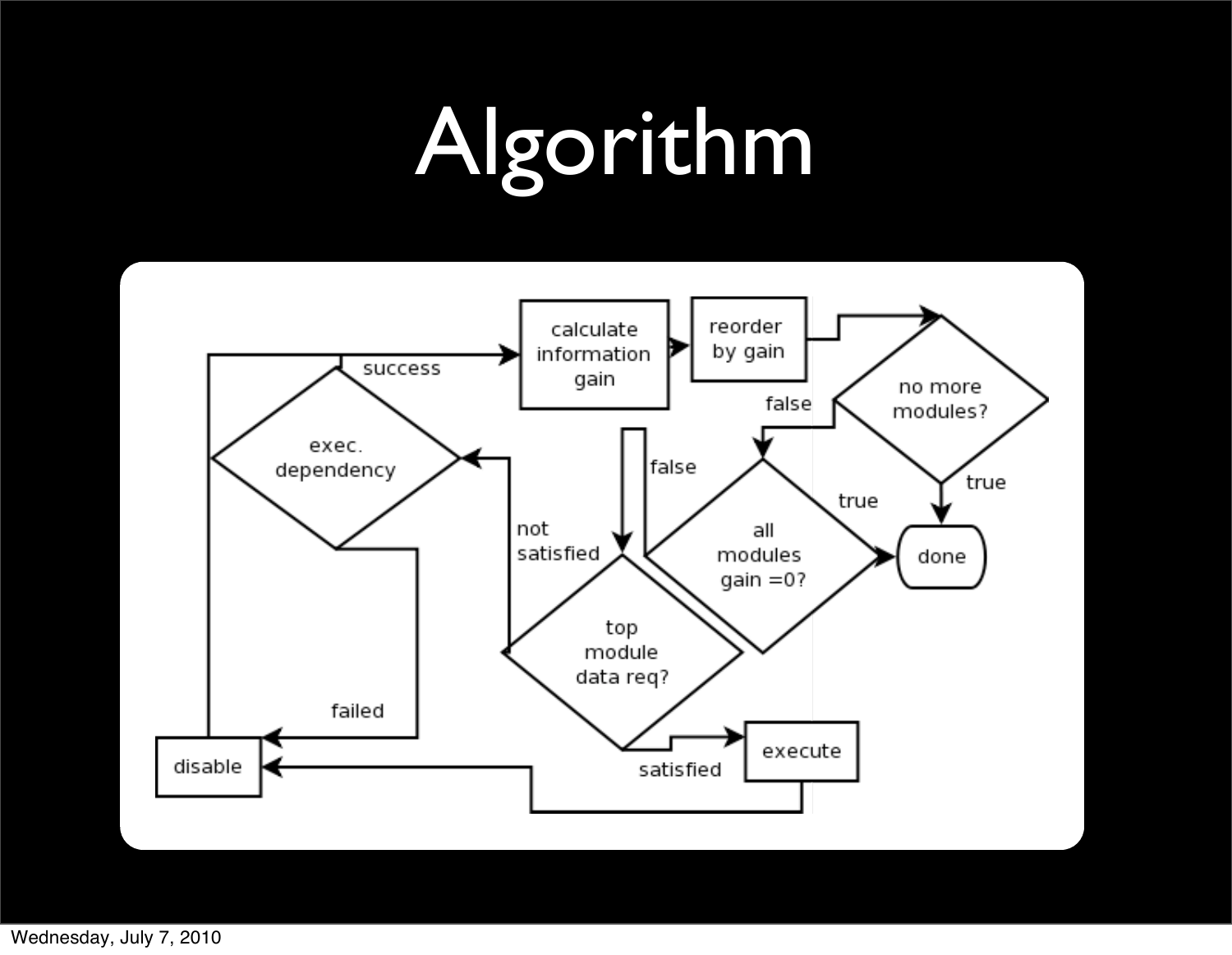# Lazy scan and target-driven execution

discovery process optimizations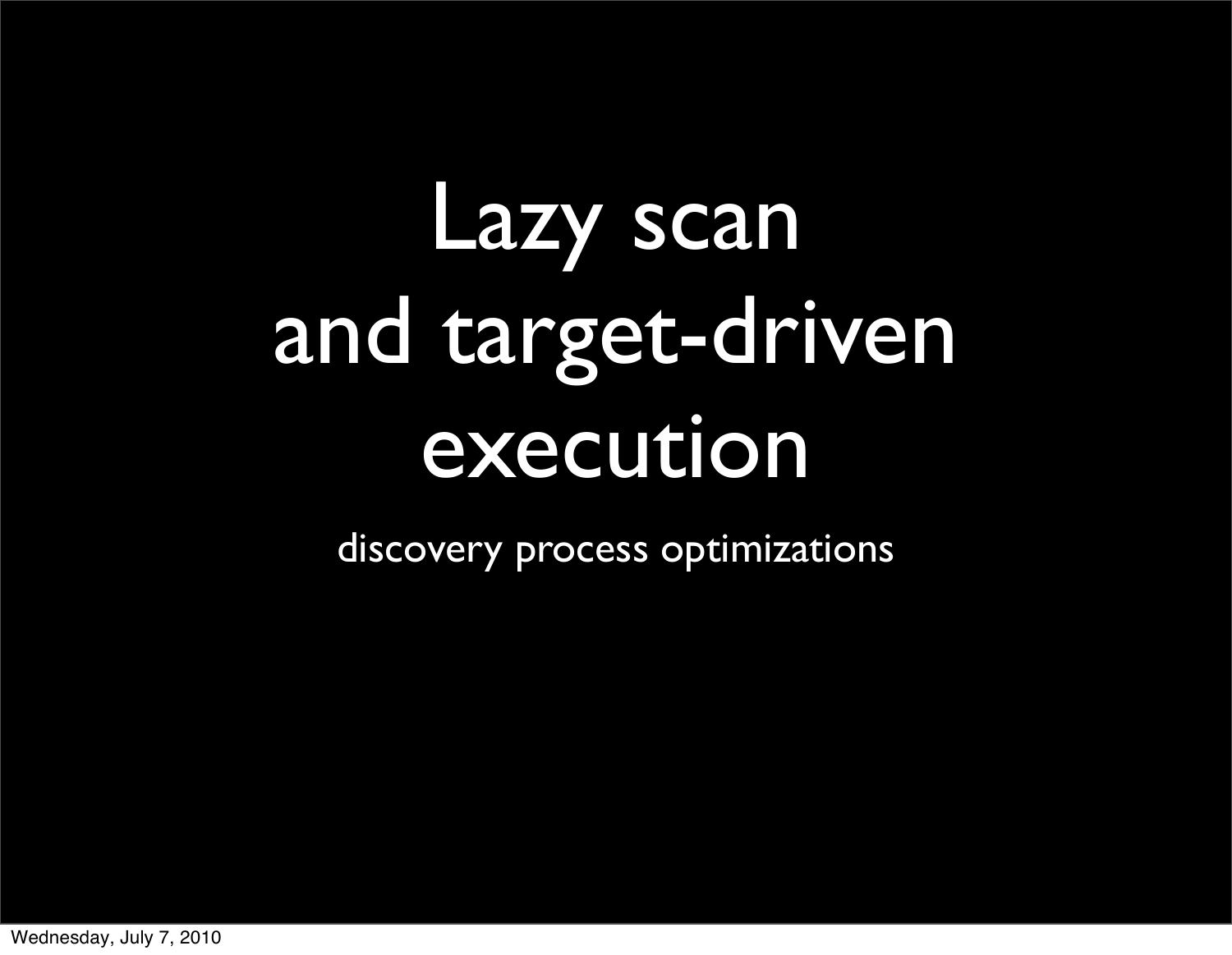## Architecture, briefly..



Wednesday, July 7, 2010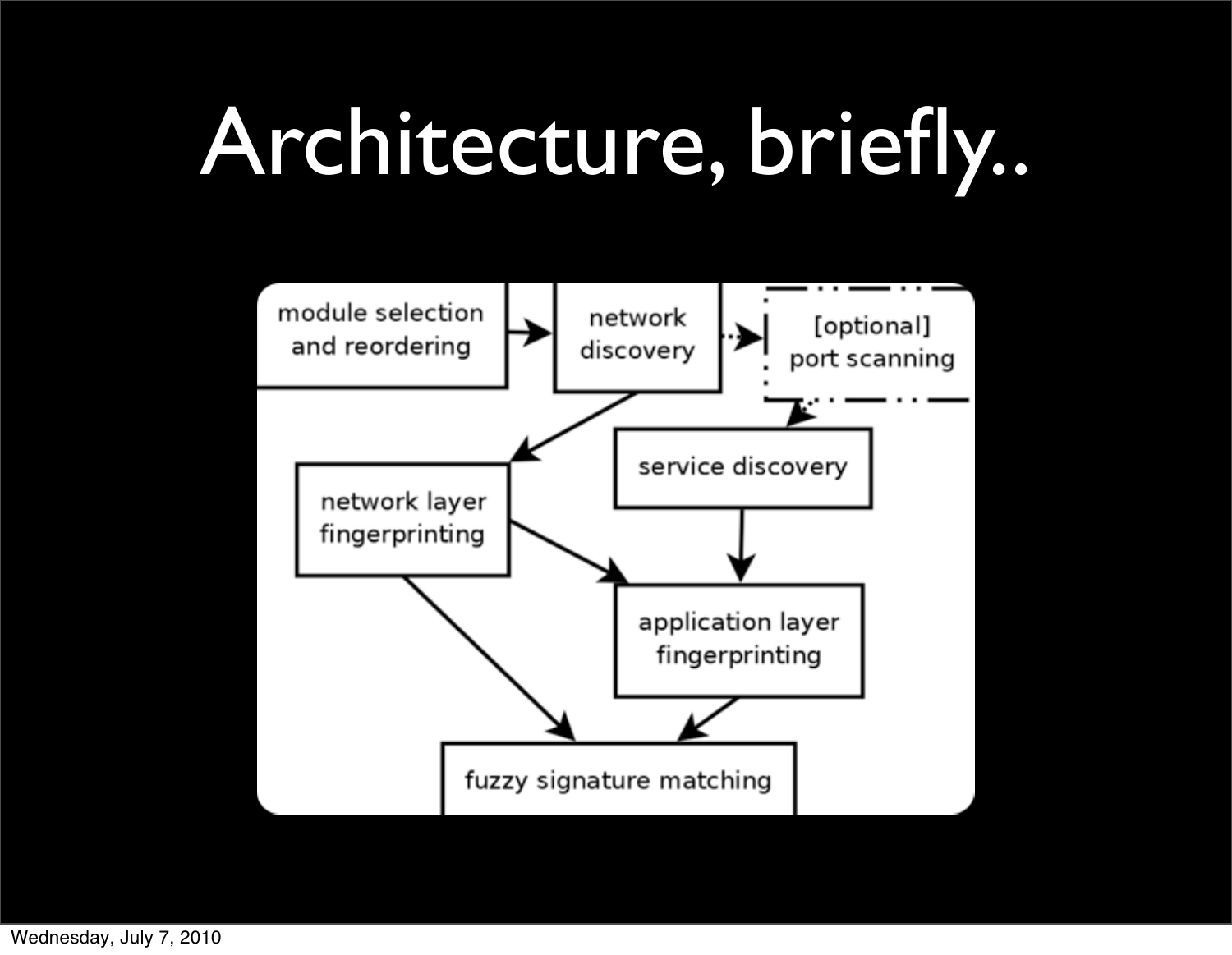# Data dependency chains

• Each module is characterized with type of data it "requires" and "provides"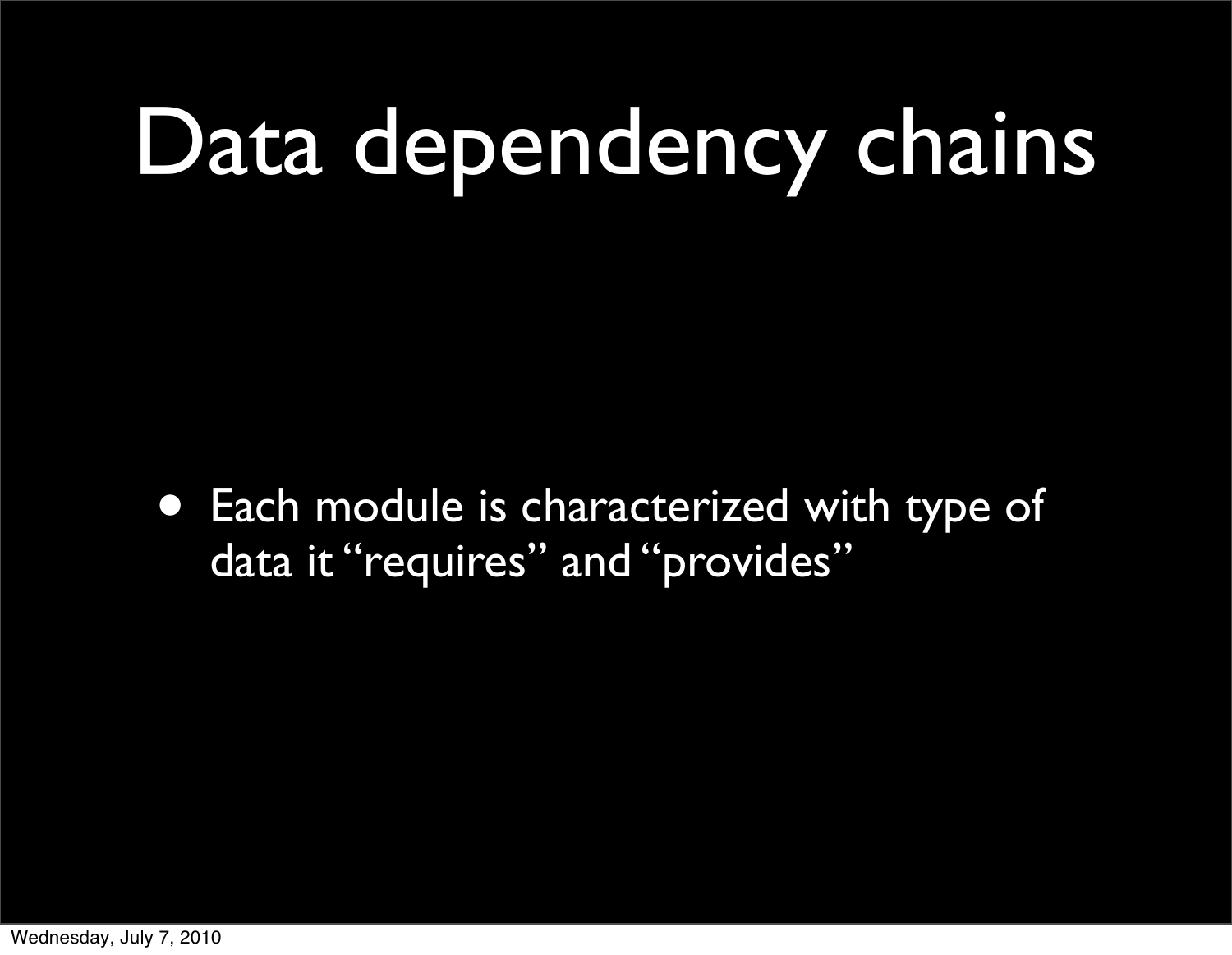# Data Dependency based execution



Wednesday, July 7, 2010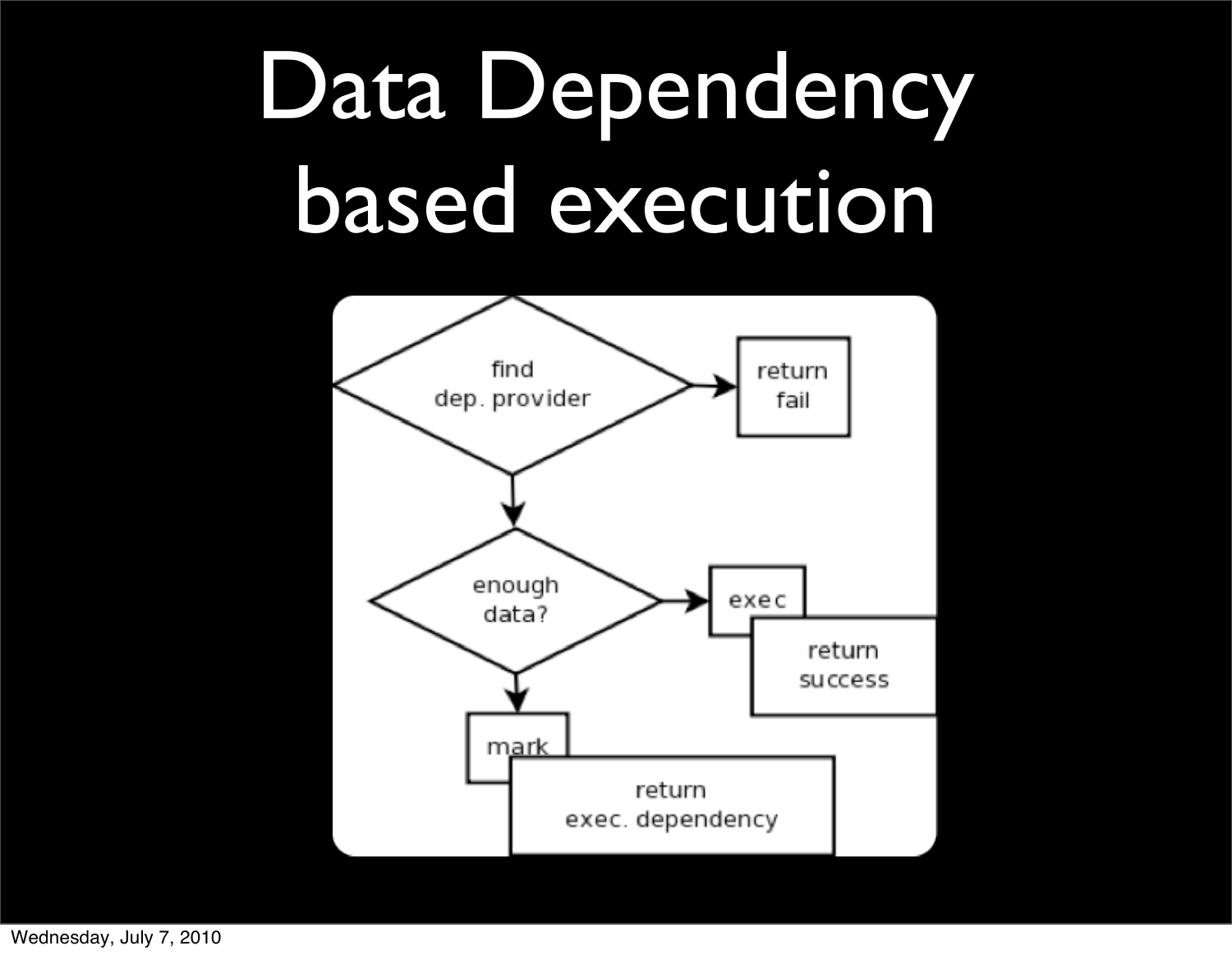# No "portscan" per se

- This technically makes port scanning "AS IS" unnecessary
- Significally reduces tool "noise" on the wire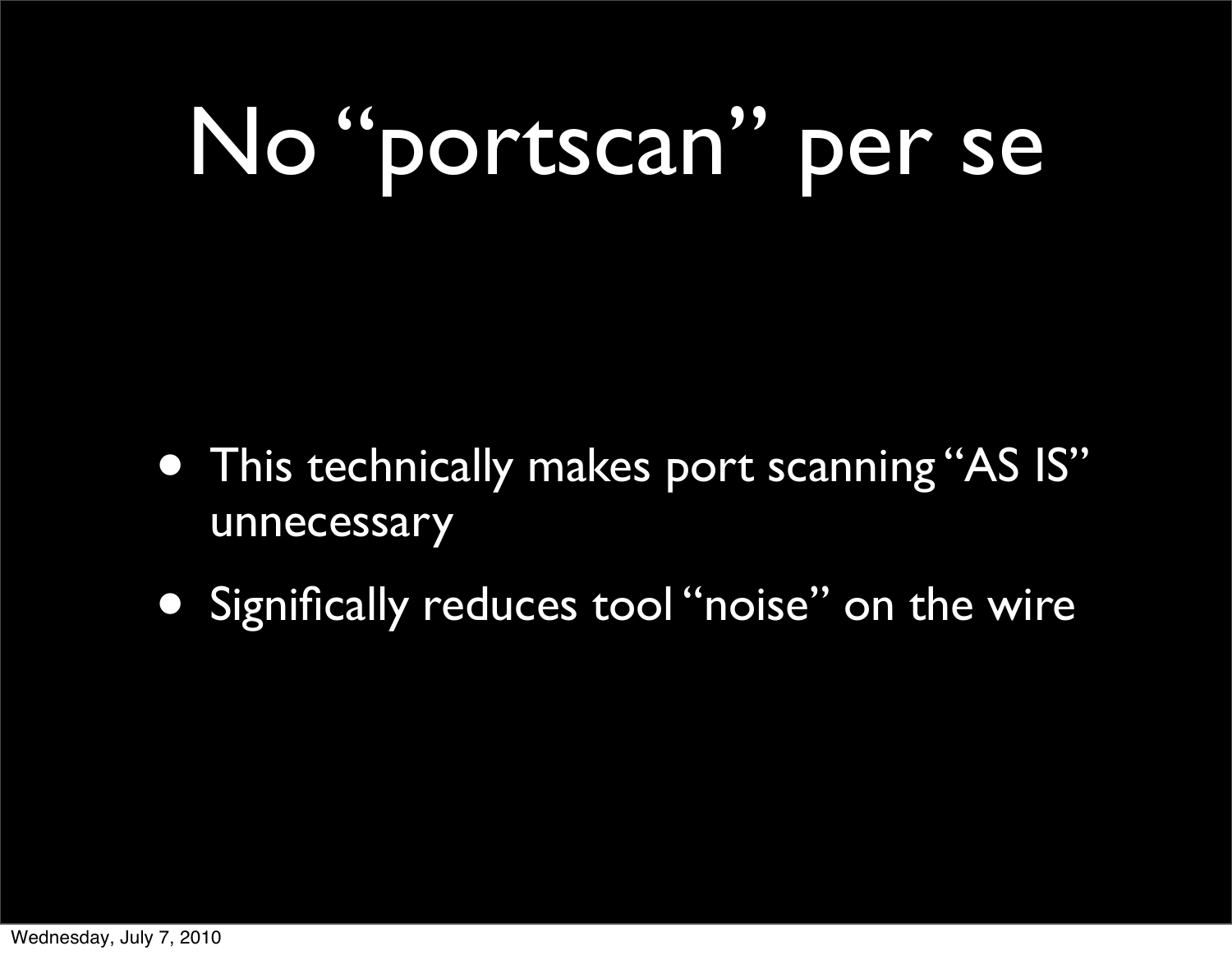# Wire "noise" rough comparision

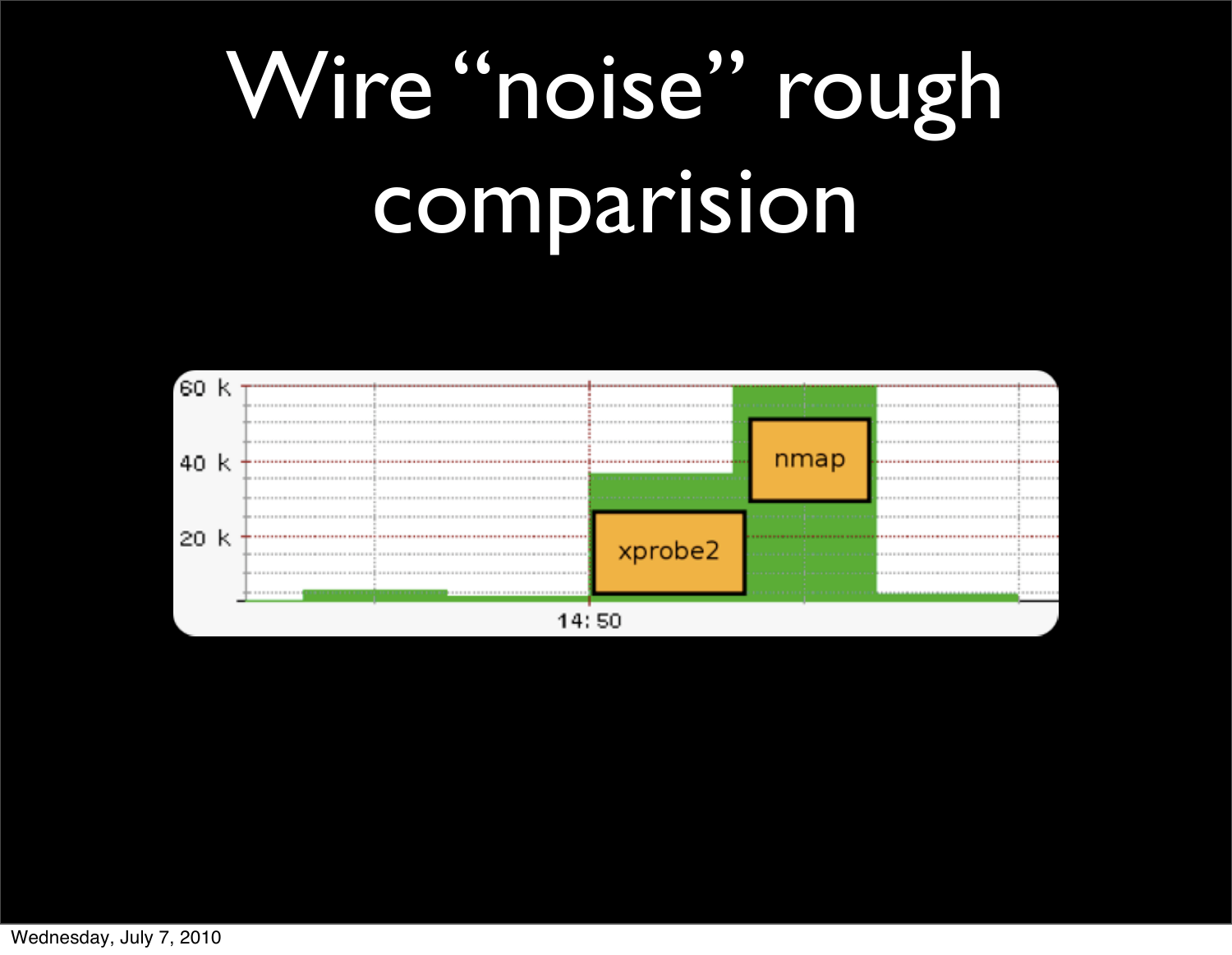# Benefits of Data **Chaining**

- Probe focused execution (by specifying "intended" probe)
- Restrictions can be set:
	- no more than X queries/target
	- use only "normalized" packets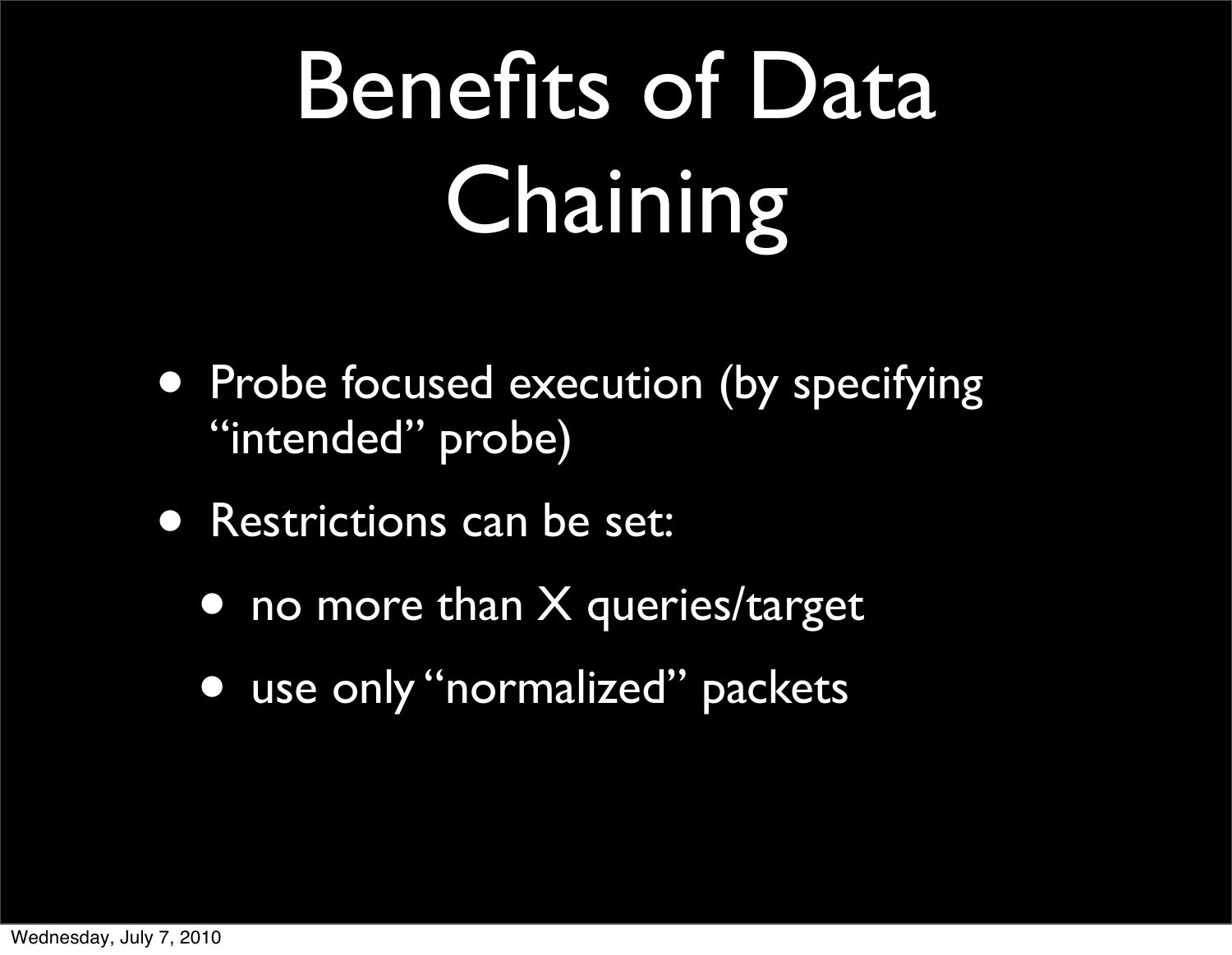# Negative impact

• You still may not know about certain ports and applications running on the target system.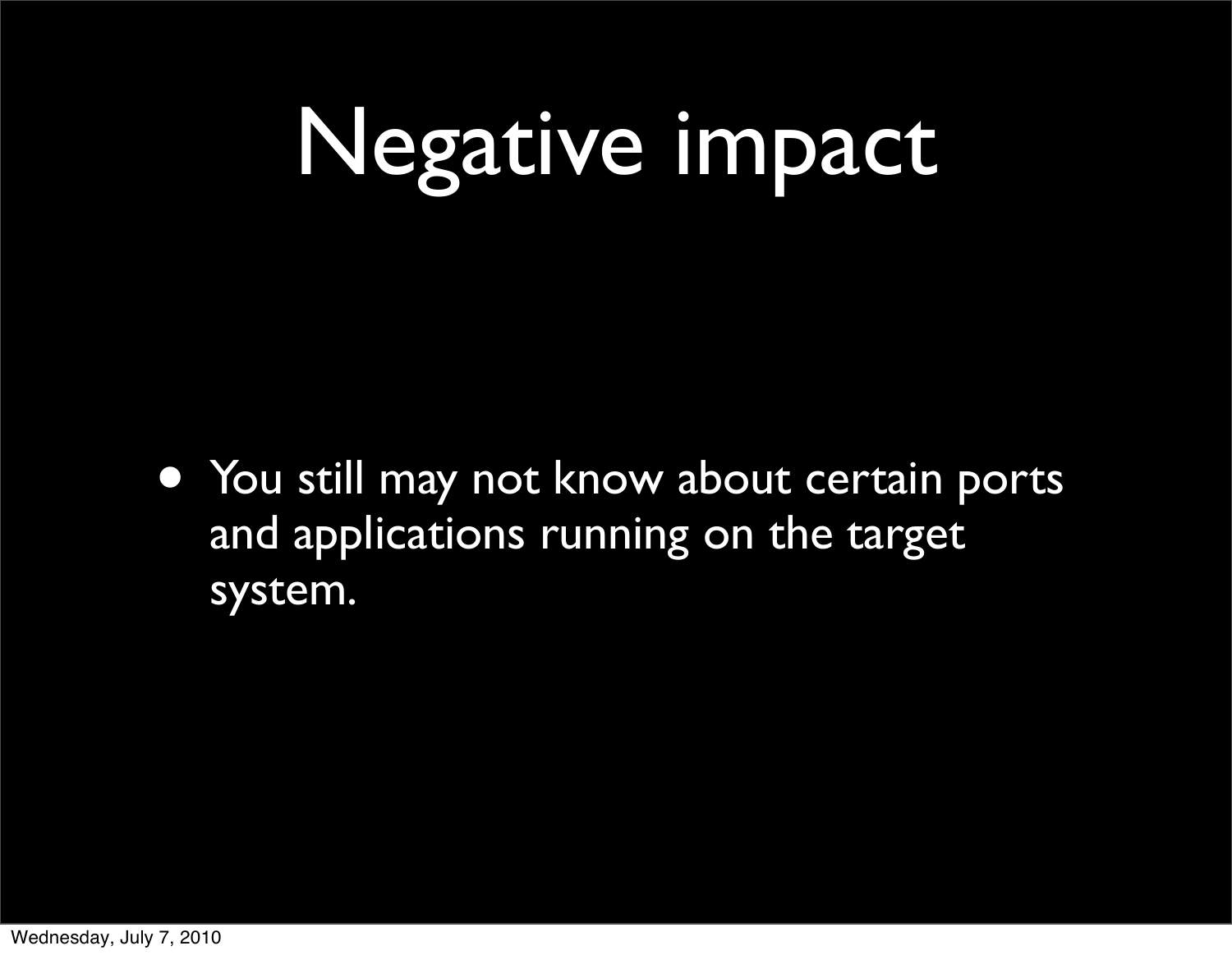# Application level

Wednesday, July 7, 2010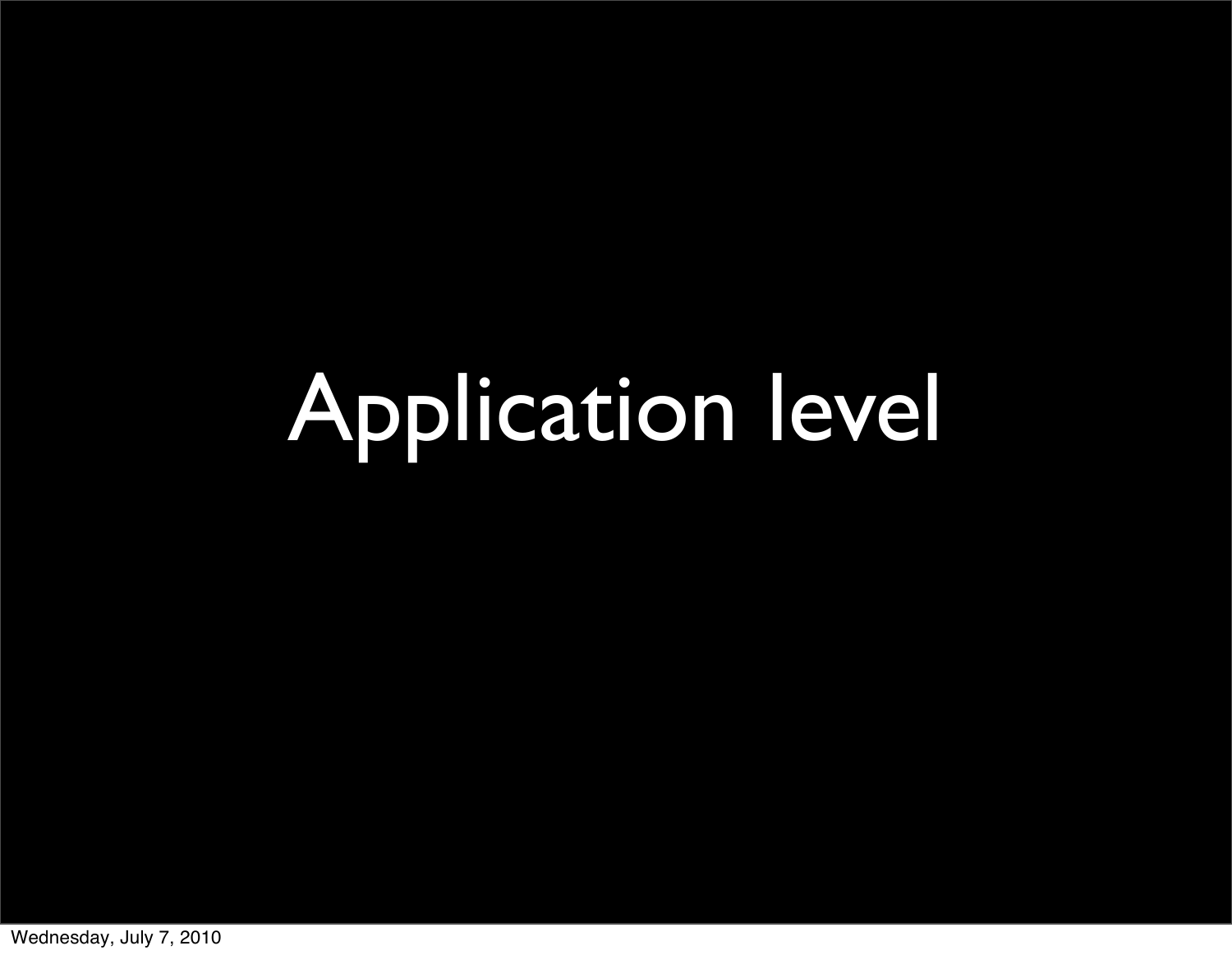# Application level

- Improving fingerprinting precision
- "en-route" interaction
- Honeypots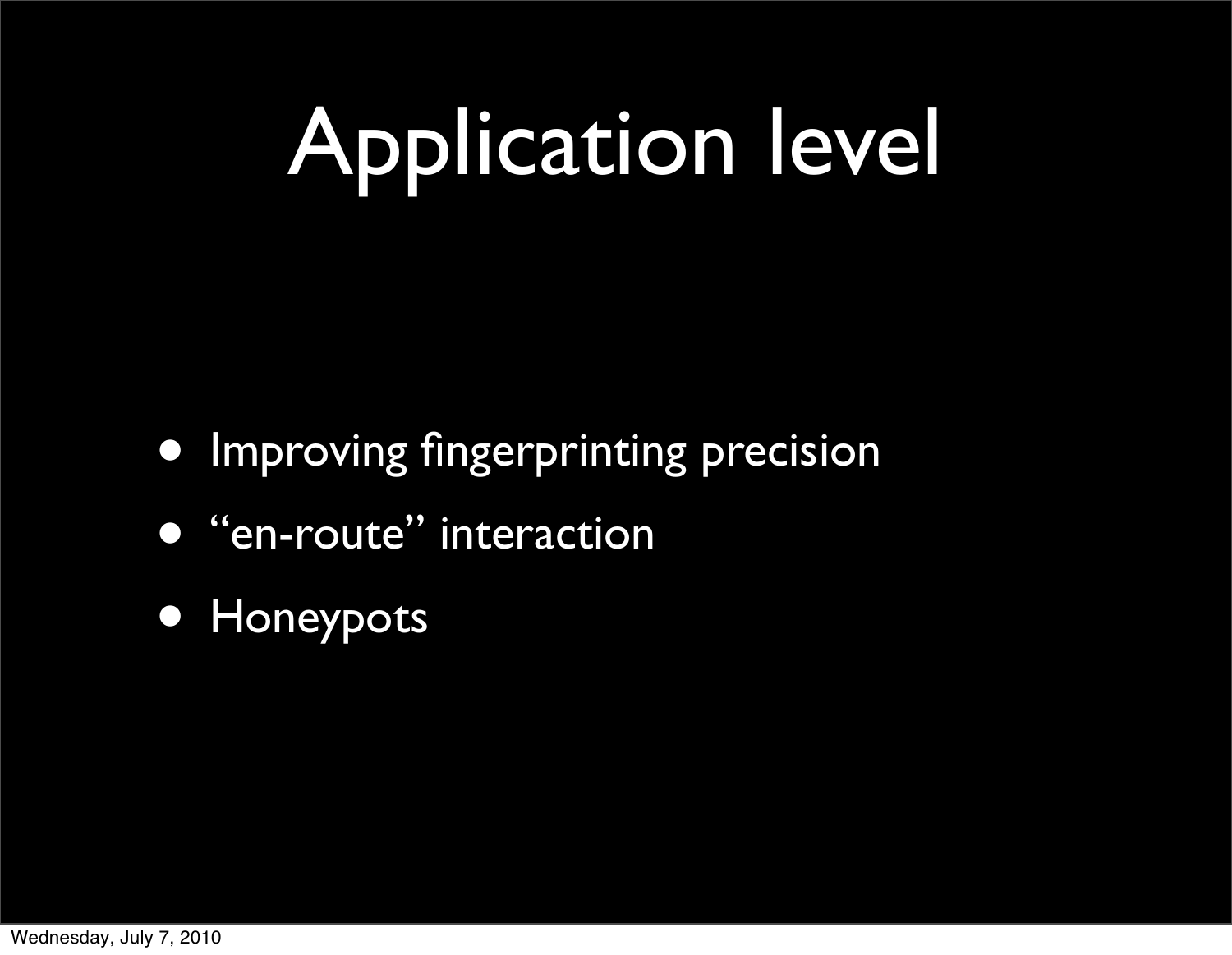# L7 fingerprinting

• Underlying OS can be probed via L7 tests and correlated with other data

| Test type                     | <b>Usable Protocol</b> | <b>Test</b> |  |
|-------------------------------|------------------------|-------------|--|
| <b>Directory Separator</b>    | <b>HTTP</b>            | Win/Unx     |  |
| New line characters           | <b>HTTP</b>            | Win/Unx     |  |
| Special/reserved filenames    | <b>HTTP</b>            | Win/Unx     |  |
| Root directory                | <b>FTP</b>             | Win/Unx     |  |
| Special characters (EOF, EOL  |                        |             |  |
| <b>Filesystem limitations</b> | <b>HTTP, FTP</b>       |             |  |
| Filesystem illegal characters | <b>HTTP, FTP</b>       | . .         |  |
| Case sensitivity              | <b>HTTP, FTP</b>       | Win/Unx     |  |
| Special filenames handling    | HTTP, FTP              | Win/Unx     |  |
| Special files in directory    | HTTP, FTP              | Win/Unx     |  |
| Binary file fingerprinting    | <b>FTP</b>             | Win/Unx     |  |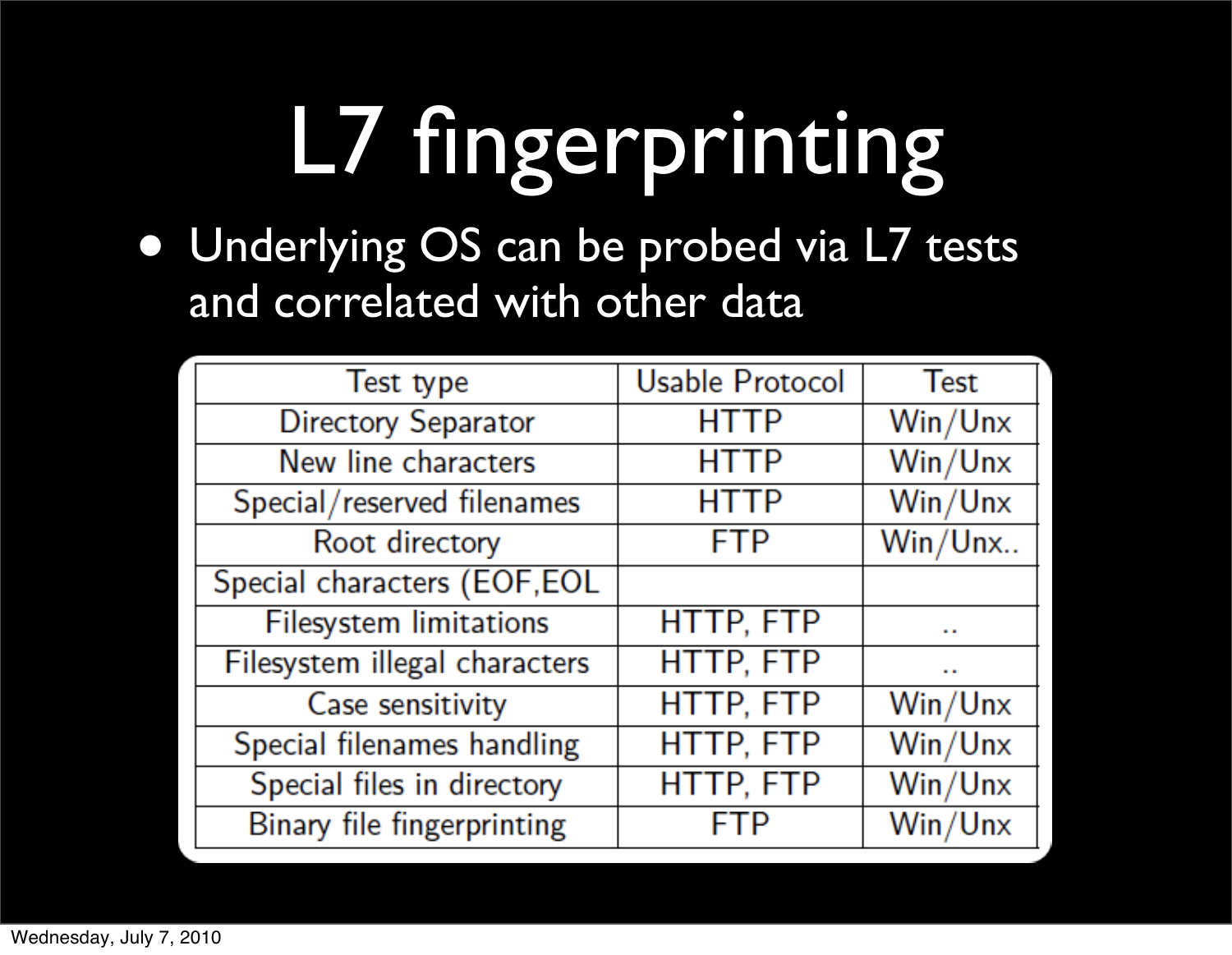# Honeypots

Wednesday, July 7, 2010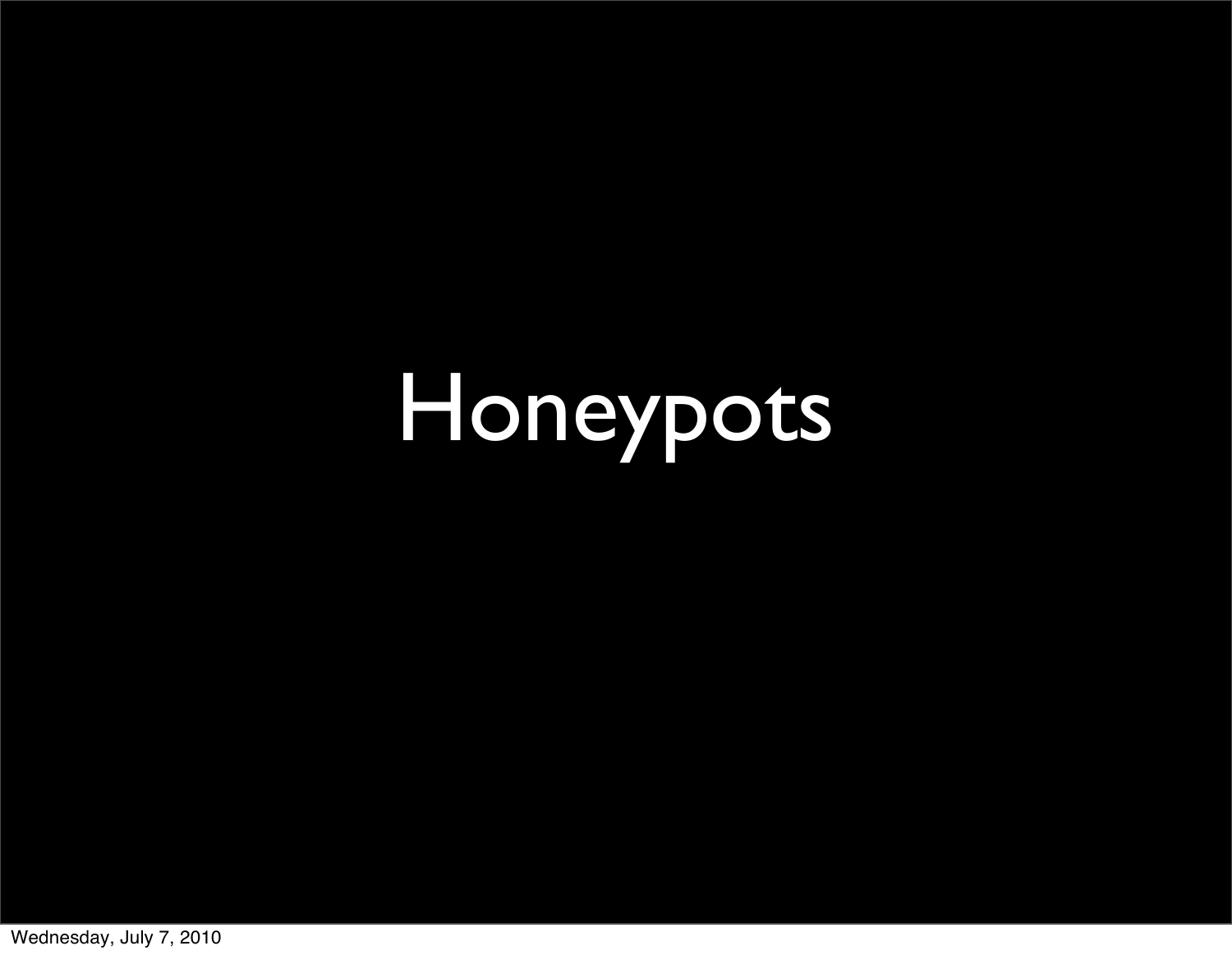#### VM tricks

#### • Possible to identify VMs (not all) by TCP stream analysis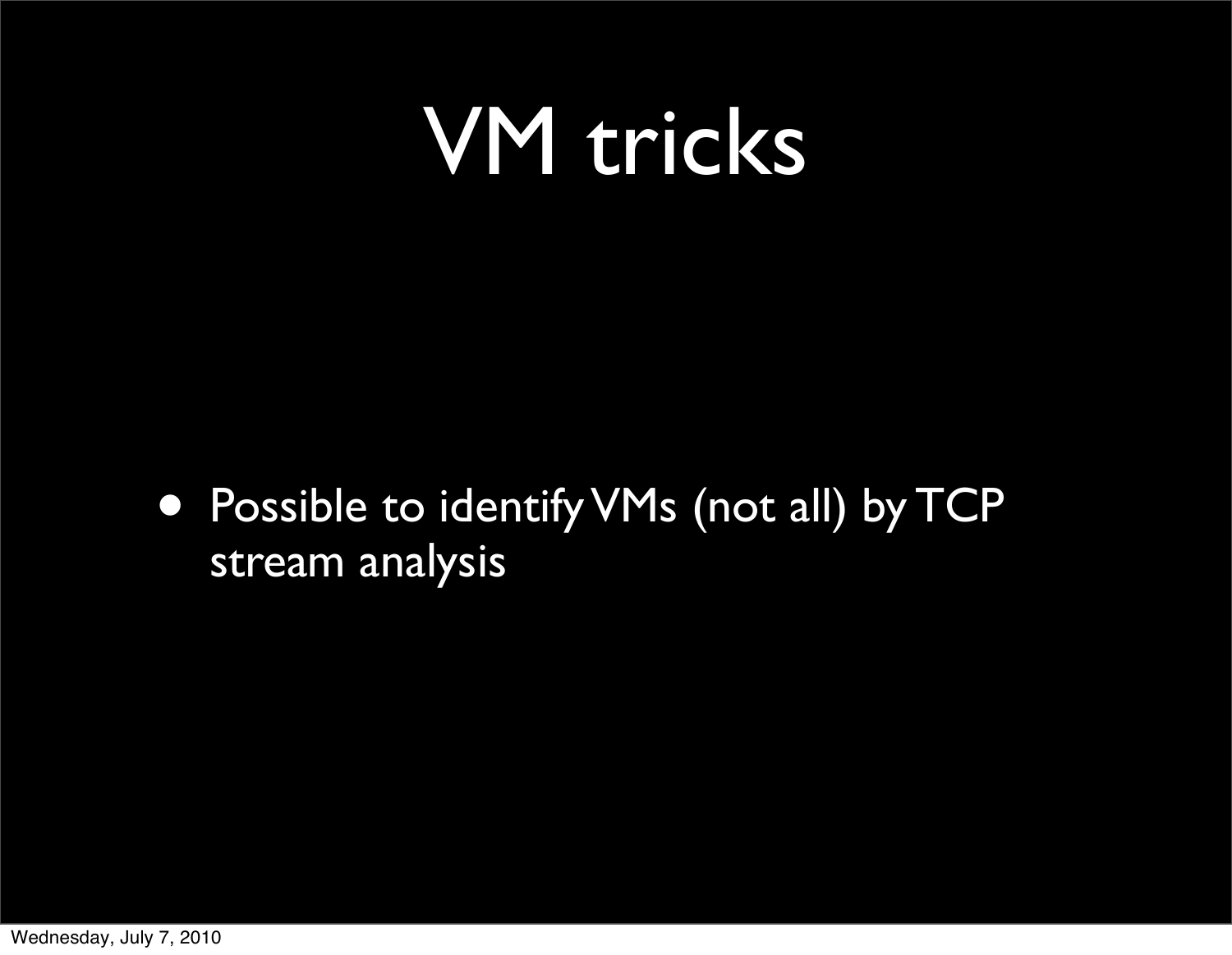### Network level tricks

• Analyzing MAC addresses, when available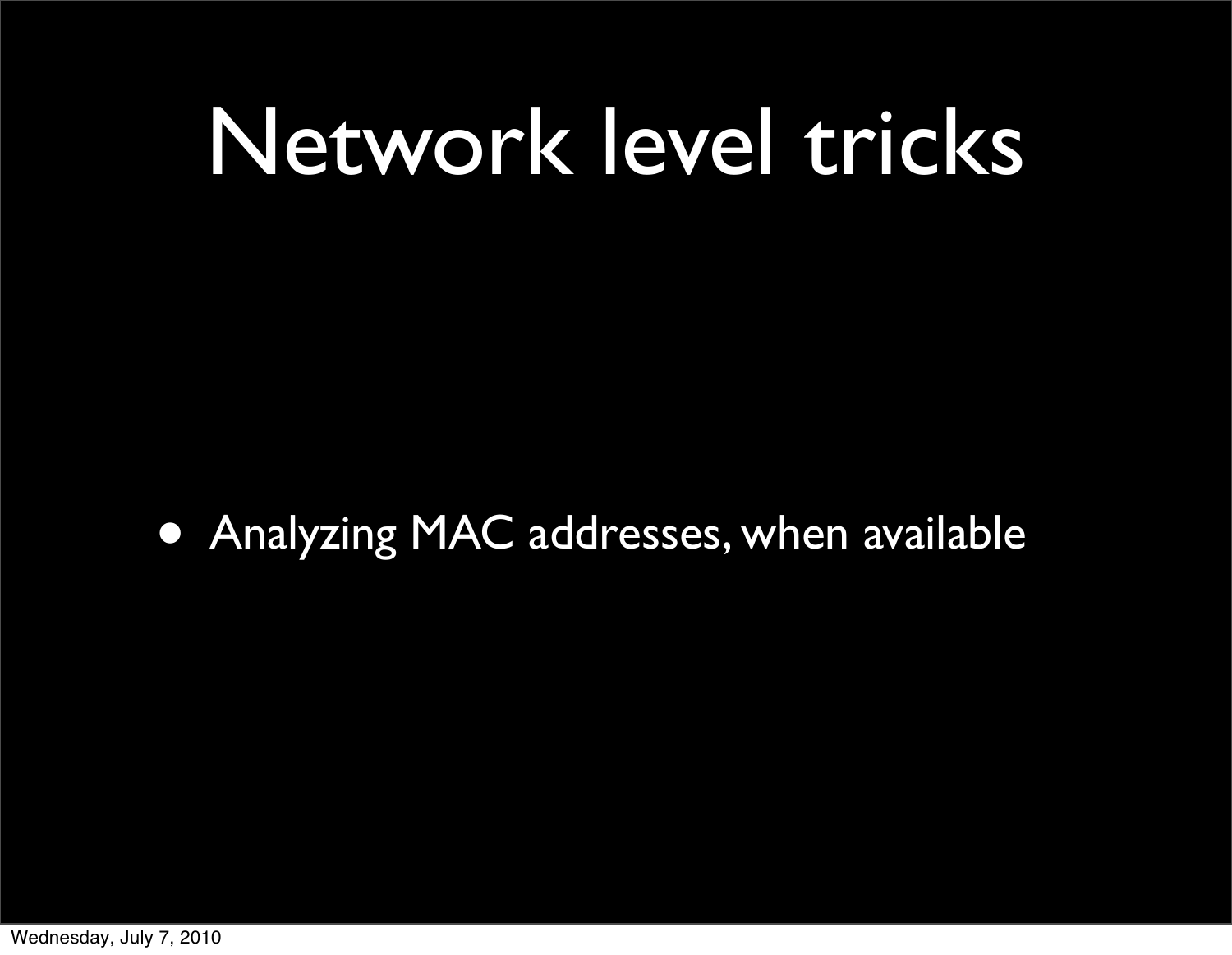# Application Level Tricks

• We can probe for incomplete implementations of L7 protocols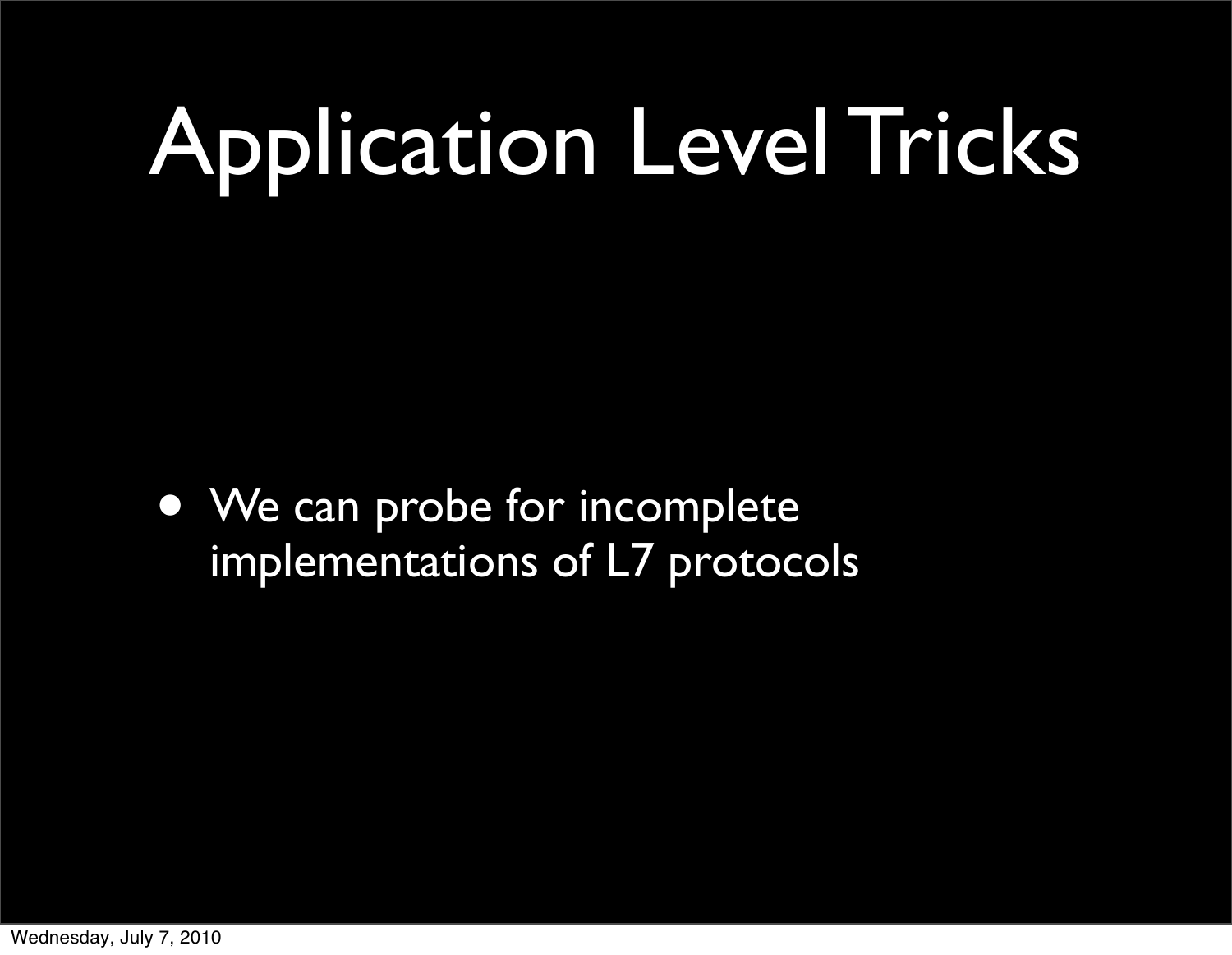### Current Developments

Wednesday, July 7, 2010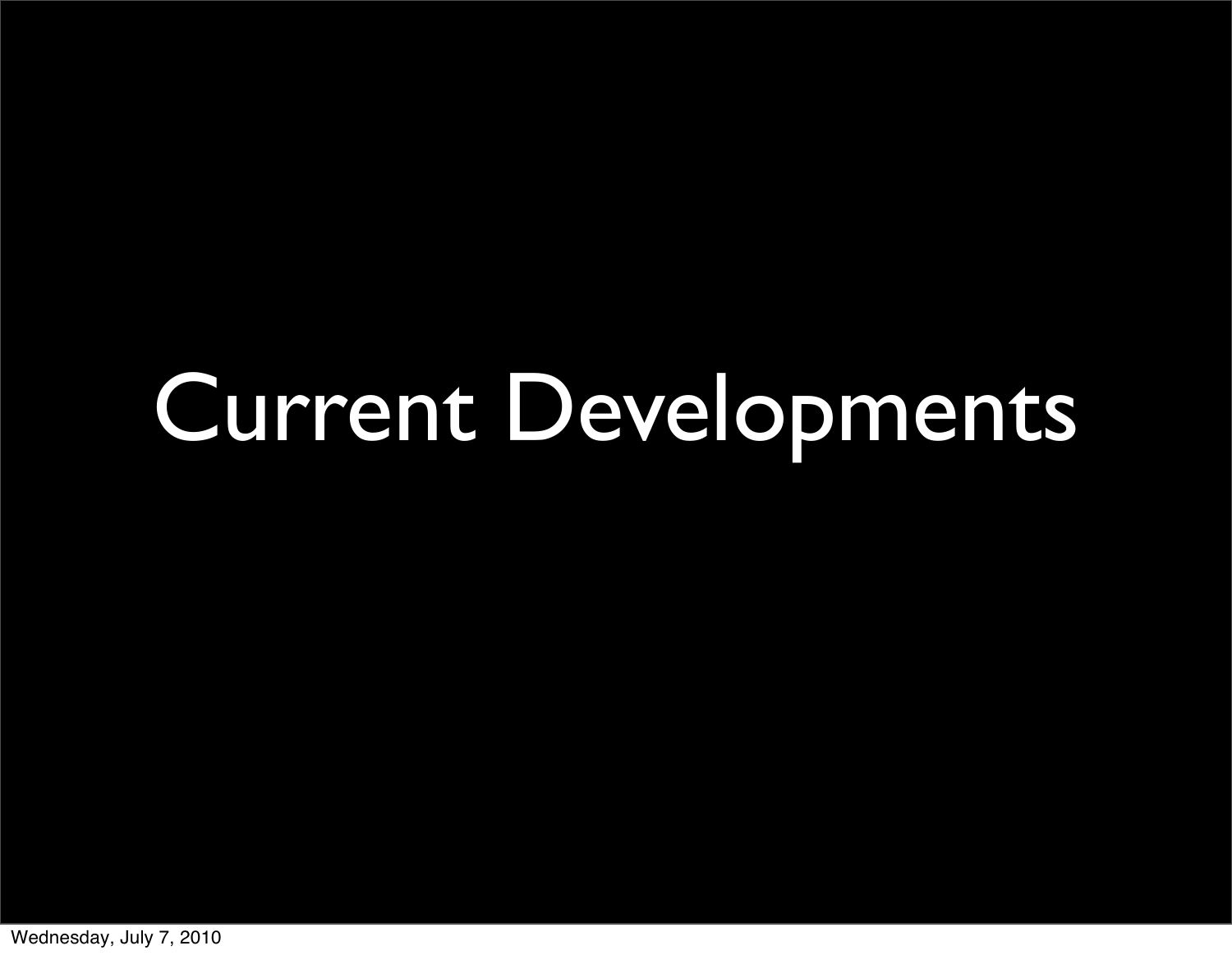# Work in progress

- Language bindings
- L7 modules
- new engine
- en-route modules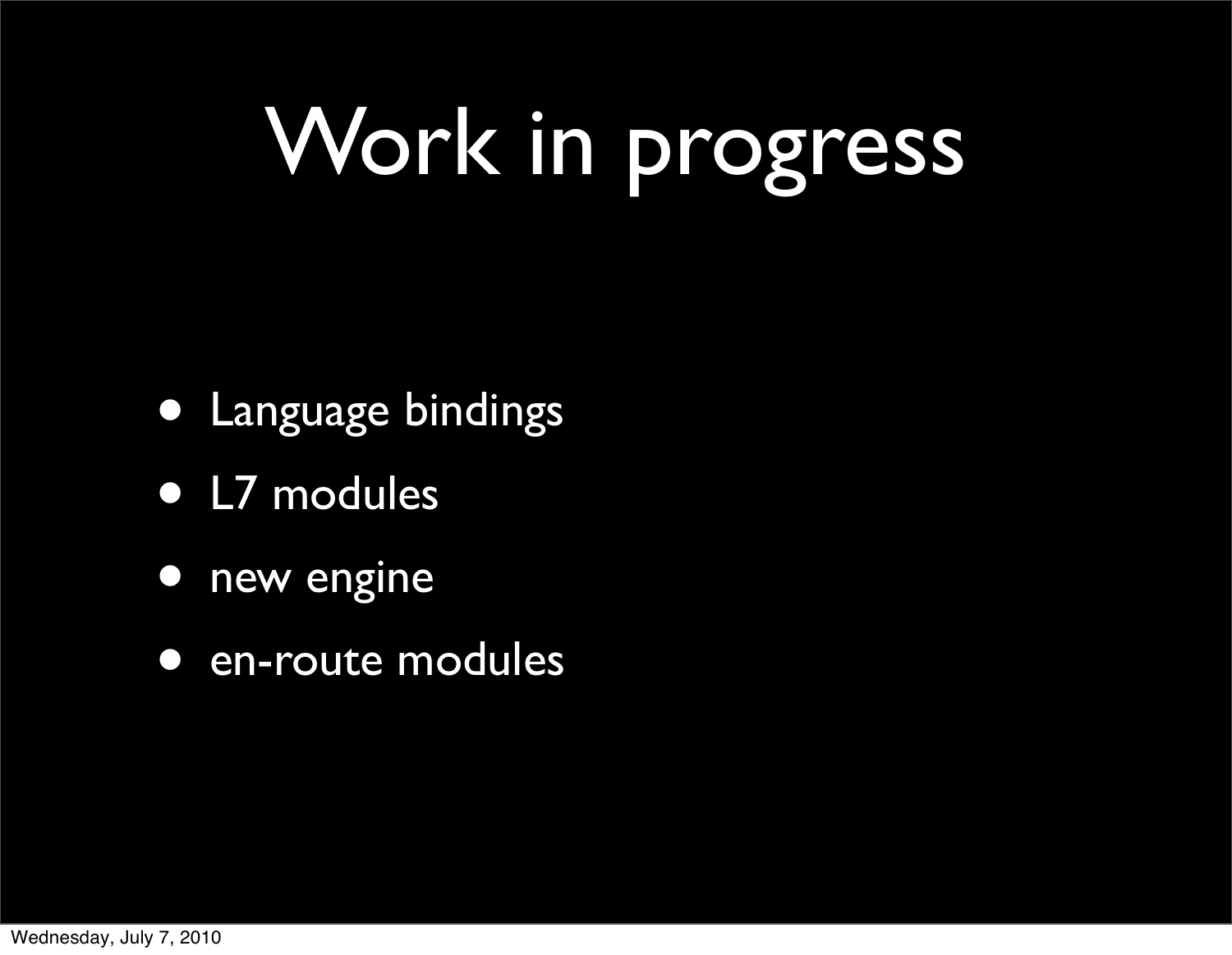### Future Plans

• By designing distributed data sharing network it'd be possible to collect Multidimensional data

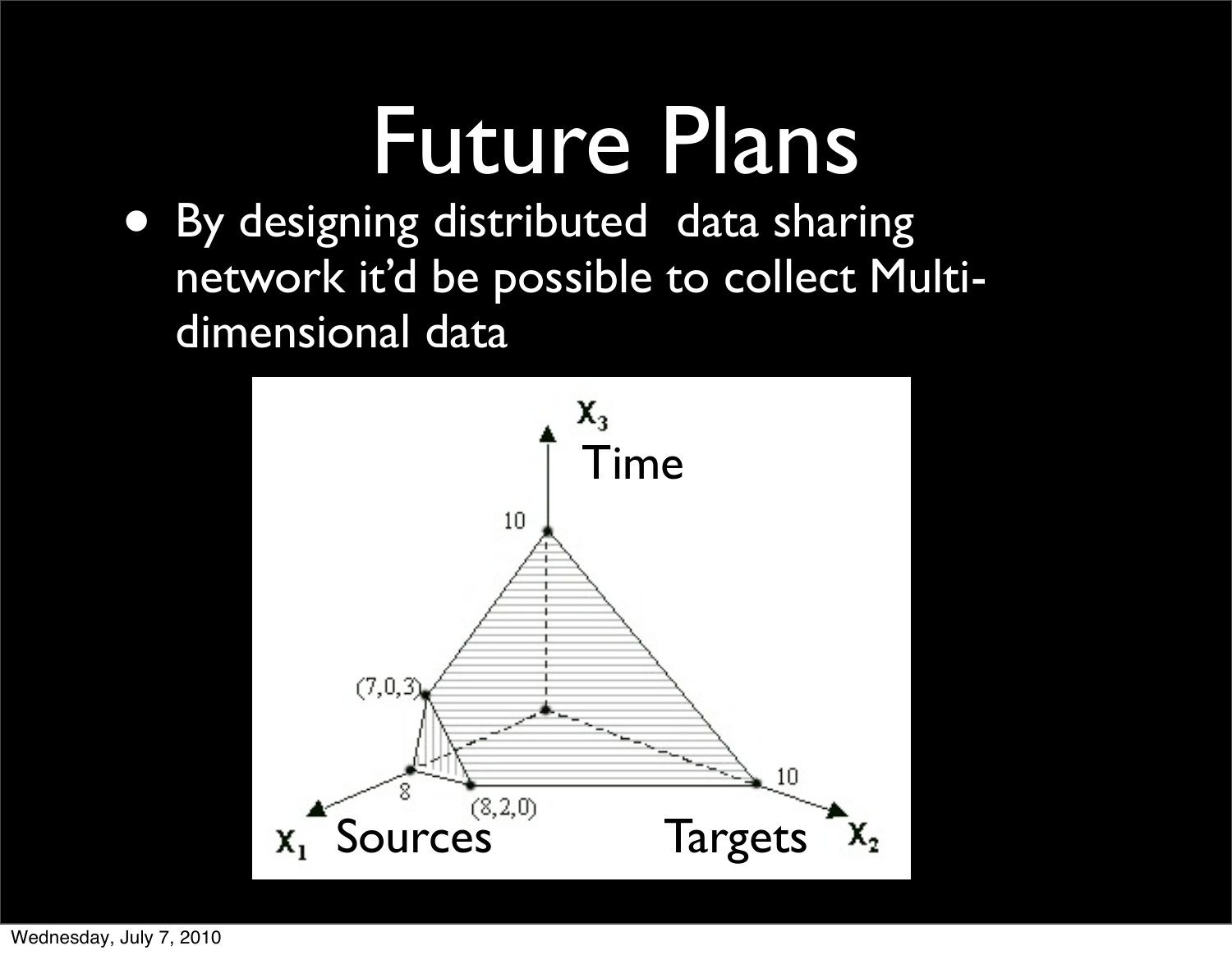### IPv6 Action plan

- Local node discovery: straightforward (multicast)
- Remote segments: DNS, text file parsing, "educated" guessing, search engine, beforementioned networking capability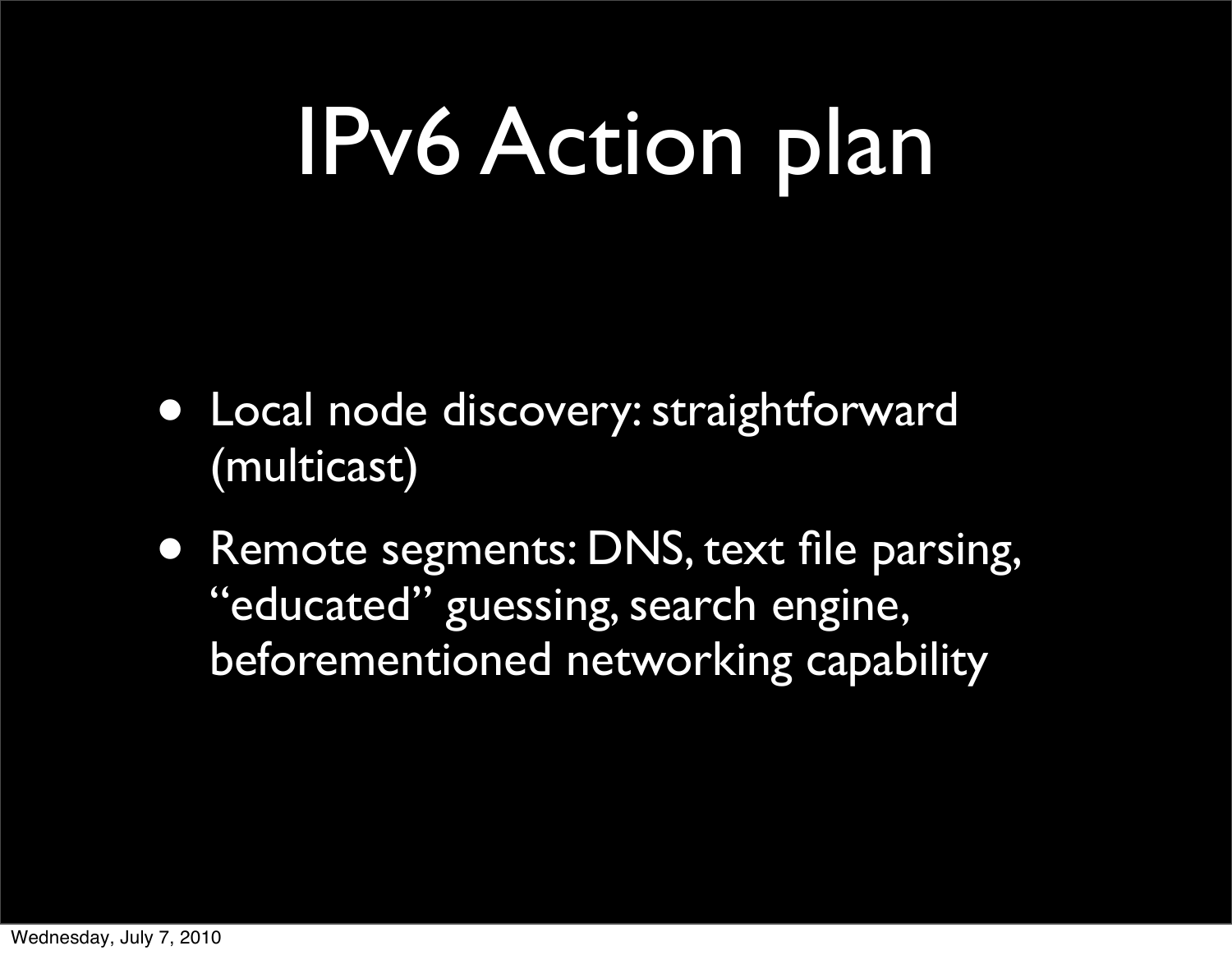# Availability

<http://xprobe.sourceforge.net> (git push in a couple of days) <http://github.com/fygrave/xprobepy> (due Mid of July)